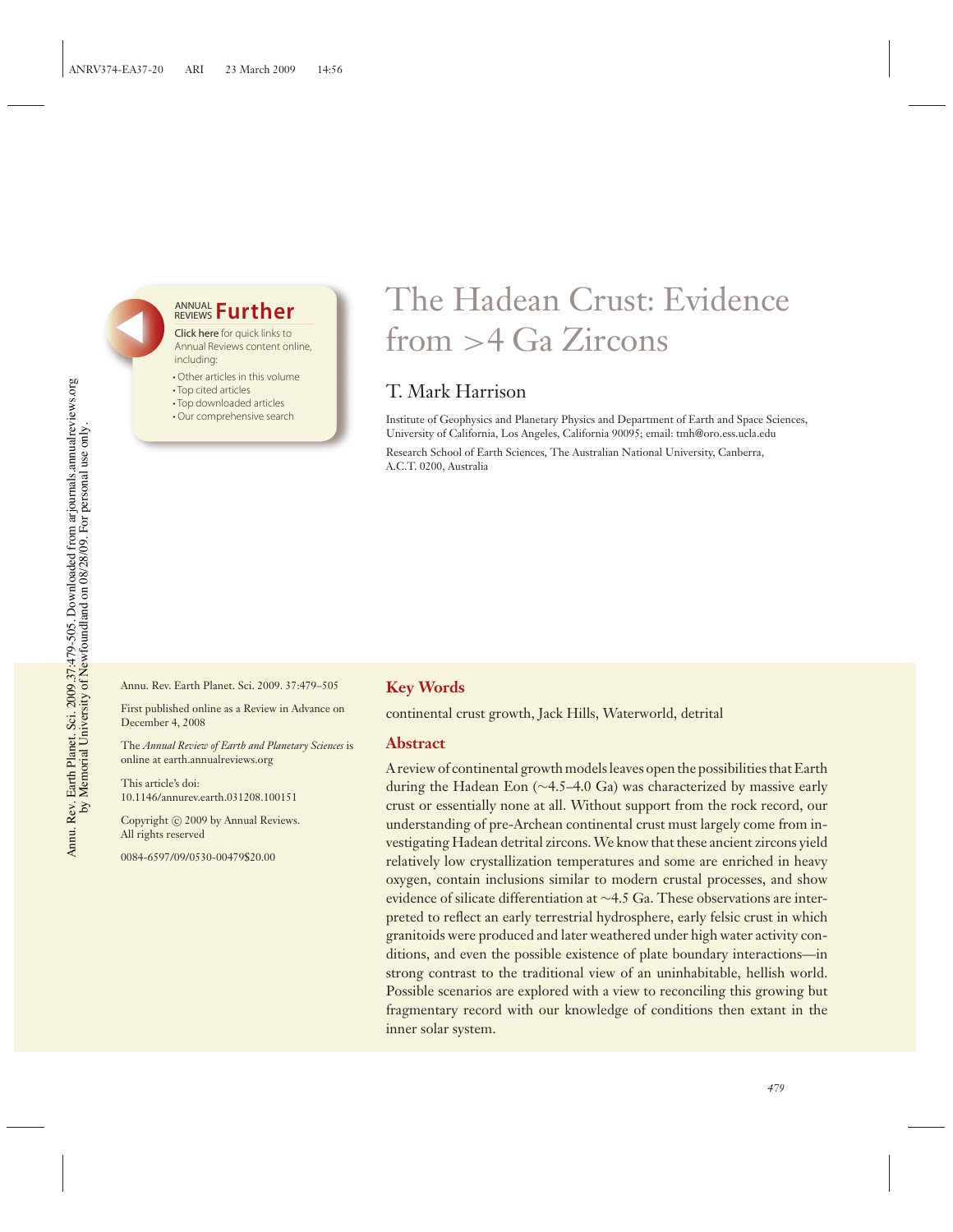## **INTRODUCTION**

The Earth's bimodal hypsometry is a seemingly unique characteristic of our planet, and one that is a fundamental response to the operation of modern plate tectonics. Although overlaps occur, the division of crust into continental and oceanic varieties in terms of thickness, elevation, composition, density, kinematics, and age is clear. There is widespread agreement that partial melting of the mantle to produce magma enriched in incompatible elements is the ultimate source of continental crust, but the exact mechanisms responsible for this conversion are subject to debate. In the plate tectonic paradigm, the oceanic crust plays an intermediate role in this process, but again, its exact role is the subject of continued investigation.

The growth history of continental crust has special significance because it provides a stable raft for the preservation of the geologic record; thus, the literature is replete with attempts to constrain its birth and growth history (e.g., Rubey 1951, Hurley et al. 1962, Engel 1963, Hurley & Rand 1969, Moorbath 1975, Veizer & Jansen 1979, Taylor & McLennan 1985, Condie 2005). Although the crustal dichotomy is generally thought to be required to create a persistent surface scum, some (e.g., Warren 1989) take the view that continental crust is simply that which has long-term survivability in the lithosphere, whether felsic or otherwise. This review begins with an examination of growth models for the continental crust and an evaluation of their underlying constraints. It is concluded that current knowledge is consistent with a broad range of continental crust growth histories, including models that have previously been seen as infeasible. The results of recent investigations of Hadean zircons are then reviewed and possible scenarios are explored that appear to best explain our still fragmentary knowledge of this important early chapter of Earth history.

## **THE FIRST** ∼**70 MILLION YEARS**

It is generally agreed that by 4.55 Ga, the Earth had largely accreted from planetesimals of broadly chondritic composition that formed between ∼0.8 and 2 AU (Chambers 2004). Despite the lack of direct evidence for a collision shortly thereafter with a Mars-sized object, and some evidence that appears inconsistent (e.g., Wiechert et al. 2001; cf. Pahlevan & Stevenson 2007), there is also widespread agreement that the Moon formed by such a process (Canup 2004). The importance of whether this collision scenario to form the Moon occurred rests with the thermal and compositional consequences of a  $\sim$ 10<sup>32</sup> J collision. Such an event would surely have vaporized a large portion of both impactor and target and melted the rest of the combined system, although little volatile loss would occur if temperatures were sufficiently high (i.e.,  $\geq 6000$  K; Genda & Abe 2005, Abe 2007). Independent of this Moon-forming scenario, the energy associated with assembly of the Earth and core formation would likely create a thermal structure conducive to formation of a magma ocean (Righter & Drake 1999). The timing of core formation—and thus an upper bound on the formation age of the metal-poor Moon—is not well known. An upper limit of ∼150 Ma is derived from the single-stage <sup>207</sup>Pb/<sup>206</sup>Pb evolution of the most primitive known galena (Pidgeon 1978) and <sup>182</sup>Hf-<sup>182</sup>W model ages that range from 20 to ∼150 Ma (e.g., Lee & Halliday 1995, Jacobsen 2005, Touboul et al. 2007, Halliday 2008), depending on the assumed value of Hf/W in the silicate Earth (or Moon) and on poorly constrained aspects of W isotope equilibration during the hypothesized giant impact.

Timing constraints on terrestrial magma ocean history (or histories) are even less well understood. Indeed, geochemical evidence requiring that such an event occurred is almost entirely lacking (e.g., Righter & Drake 1999). The consensus view of terrestrial magma ocean crystallization is that solidification proceeded from the bottom up, driving such initially vigorous convection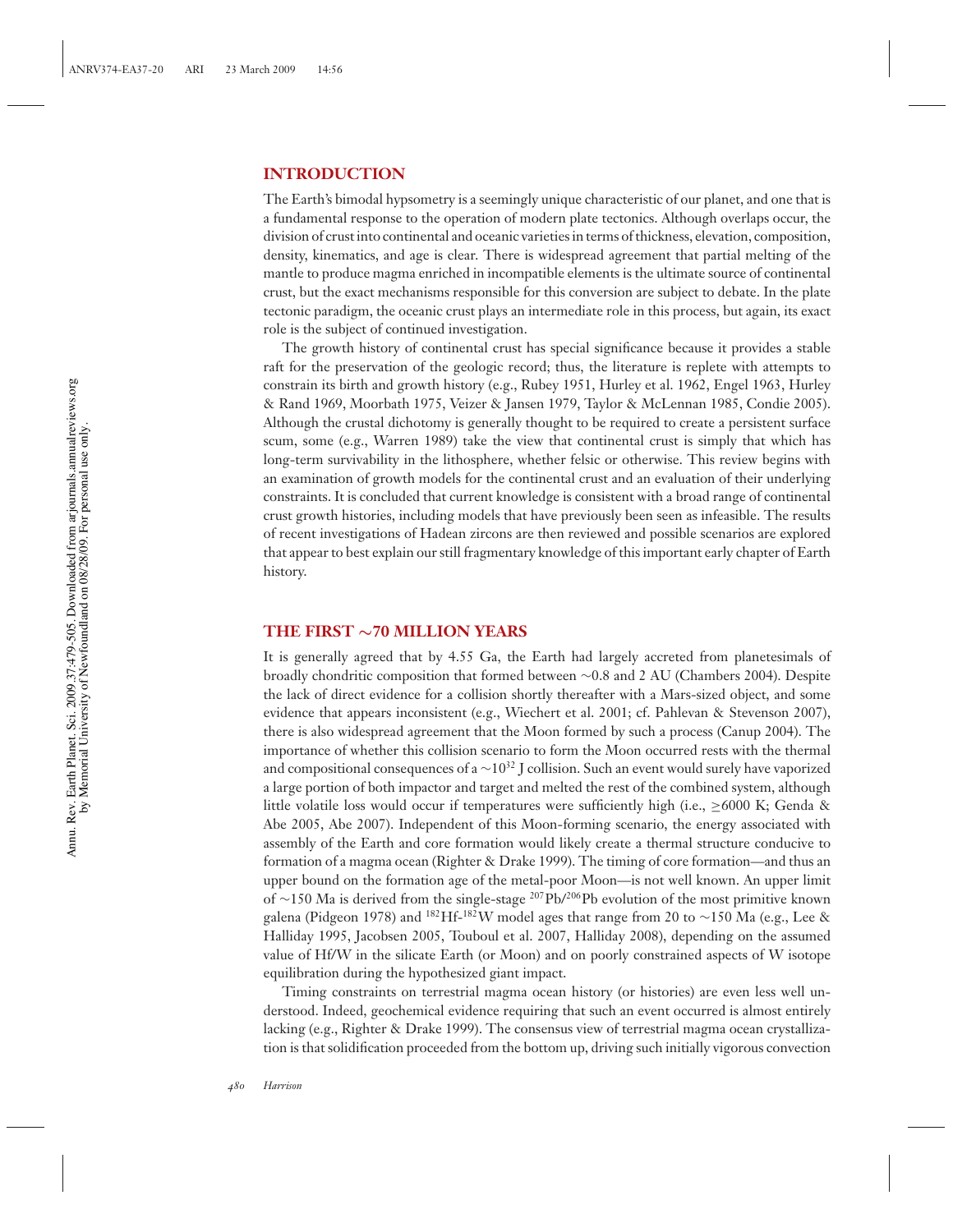such that the lower mantle ( $>28$  GPa) crystallized within  $10<sup>3</sup>$  years (Solomatov 2007). Calculations suggest that the remaining mantle would have been largely solid within  $10^5$  to  $10^7$  years, depending on volatile content (Elkins-Tanton 2008). Although a steam atmosphere would slow this process, the generally short timescales expected suggest that serial magma oceans, perhaps punctuated by clement conditions, were possible on earliest Earth (Elkins-Tanton 2008). Estimates of the depth of the last terrestrial magma ocean, based on apparent equilibration depths of moderately siderophile elements (e.g., Rubie et al. 2003, Elkins-Tanton et al. 2007) and geodynamic considerations (e.g., Solomatov 2000), range from relatively shallow to the core-mantle boundary. This range reflects, in part, the generally weak pressure dependence of siderophile element partitioning and uncertain extensive parameters  $(e.g., f<sub>O</sub>)$ .

Many possible permutations involving magma oceans and large impactors are consistent with what we actually know, but some proposed histories (e.g., Halliday 2008, Allegre et al. 2008) are contradicted by the Hadean zircon record. While the oldest direct evidence of terrestrial crust formation is in the presence of 4.38 Ga zircons, its existence can be inferred as early as 4.50 Ga from Lu-Hf data (Harrison et al. 2008), thus restricting the core formation/giant impactor/magma ocean phase to within ∼70 Ma of the formation of calcium- and aluminum-rich inclusions (CAIs) at 4567.0  $\pm$  0.7 Ma (Krot et al. 2005).

## **EVIDENCE FOR EARLY SILICATE DIFFERENTIATION**

In seeming contradiction to the widespread agreement that an early terrestrial magma ocean was inevitable, it was, until recently, widely assumed that the silicate Earth remained largely undifferentiated until ∼4 Ga. This began to change when investigations of early Archean rocks from West Greenland (Boyet et al. 2003, Caro et al. 2003) revealed distinctive 142Nd variations from which an early Hadean mantle fractionation event was inferred. With some assumptions as to the Sm/Nd ratios of key terrestrial reservoirs, coupled <sup>142,143</sup>Nd/<sup>144</sup>Nd systematics suggest a major differentiation of the silicate Earth within ∼150 Ma of planetary accretion (Caro et al. 2003). To explain the apparent lack of covariance of Nd and Hf isotopes in ∼3.7 GaWest Greenland gneisses, Caro et al. (2005) proposed a multi-stage model involving melt segregation from a crystallizing magma ocean, with Ca-perovskite playing a key role in fractionating the two isotopic systems.

Chondrites show a ∼20 ppm defect in <sup>142</sup>Nd relative to the observable silicate Earth (Boyet & Carlson 2005, 2006). The restricted range of Sm/Nd in terrestrial reservoirs and the short (103 Ma) half-life of 146Sm imply either that Earth's inferred superchondritic terrestrial Sm/Nd formed globally within 30 Ma of accretion (i.e., by 4.53 Ga; Boyet & Carlson 2005), or that the Earth inherited Sm-Nd that was fractionated at the ∼5% level by solar nebula processes (Caro et al. 2008b). Correlated <sup>142</sup>,143Nd/144Nd variations in rocks from northern Canada (O'Neil et al. 2008) appear to record a mantle fractionation event that produced an incompatible-elementenriched reservoir at ∼4.3 Ga. Independent of these arguments, and as discussed later, Lu-Hf data from zircons as old as 4.37 Ga reveal unradiogenic compositions that require their source to have been sequestered in a low Lu/Hf (i.e., differentiated, crustal-type) environment as early as 4.5 Ga (Harrison et al. 2008).

#### **CONTINENTAL GROWTH MODELS**

A long-standing view of continental crust growth is that it began to form after ∼4 Ga and progressively grew to the present (e.g., Moorbath 1975; Veizer & Jansen 1979; McLennan & Taylor 1982, 1991; Taylor & McLennan 1985) (**Figure 1**). This view largely reflects the absence of a >4 Ga rock record, the apparent distribution of age provinces, and the broadly systematic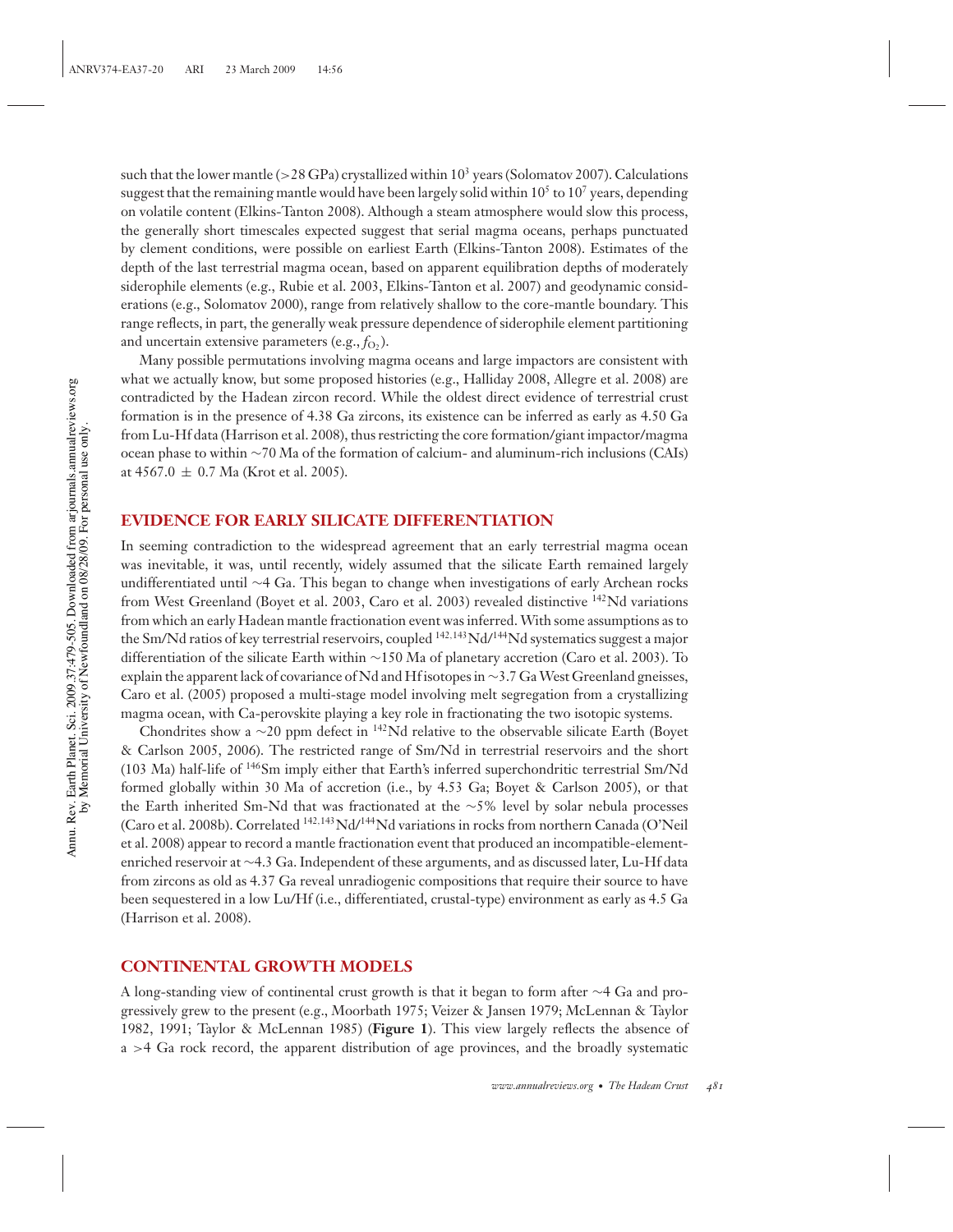

Schematic continental crust growth histories showing the diversity of proposed models, which range from early continent formation to growth histories entirely restricted to post-Hadean time. Modified with permission from Warren (1989).

 $\langle 4 \text{ Ga evolution of depleted mantle } ^{143}\text{Nd} / ^{144}\text{Nd}$  and  $\frac{176}{\text{Hf}} / ^{177}\text{Hf}$  (e.g., McCulloch & Bennett 1993, Bowring & Williams 1999, Vervoort & Blichert-Toft 1999). The observation of some early Nd (Galer & Goldstein 1991) and Hf (Blichert-Toft & Arndt 1999, Blichert-Toft et al. 2004) isotopic heterogeneities leaves open the possibility of earlier global fractionations and sustained the minority view that continental crust was present during the Hadean Eon (e.g., Armstrong 1981, 1991; Reymer & Schubert 1984; Bowring & Housh 1995), which comprises the first ∼600 Ma of Earth history (**Figure 1**). In the latter scenarios, a lack of evidence of earlier chemical depletions (whether due to a magma ocean or to development of basaltic or continental crust) reflects subsequent remixing of isotopic heterogeneities.

It is fair to say that the delayed, slow continental growth model (Veizer & Jansen 1979, McLennan & Taylor 1991, McCulloch & Bennett 1993) has been generally accepted by geochemists for 30 years. Although the existence of Hadean zircons has been known for nearly as long (Froude et al. 1983, Compston & Pidgeon 1986), they have been seen more as curiosities than helpful in understanding the origin of continental crust (e.g., Taylor & McLennan 1985, Galer & Goldstein 1991, McCulloch & Bennett 1993). Supporters of the slow growth paradigm point to the distribution of age provinces and the absence of >4 Ga crust, Archean-Proterozoic sediment REE patterns, the lack of fractionation of the Nd/Hf isotopic systems, the uniformity of Ce/Pb in basalts throughout time, Nb-U-Th systematics in mantle-derived rocks, and the implausibility of making early felsic crust. However, the evidence marshaled against the early formation of continental crust is far from compelling.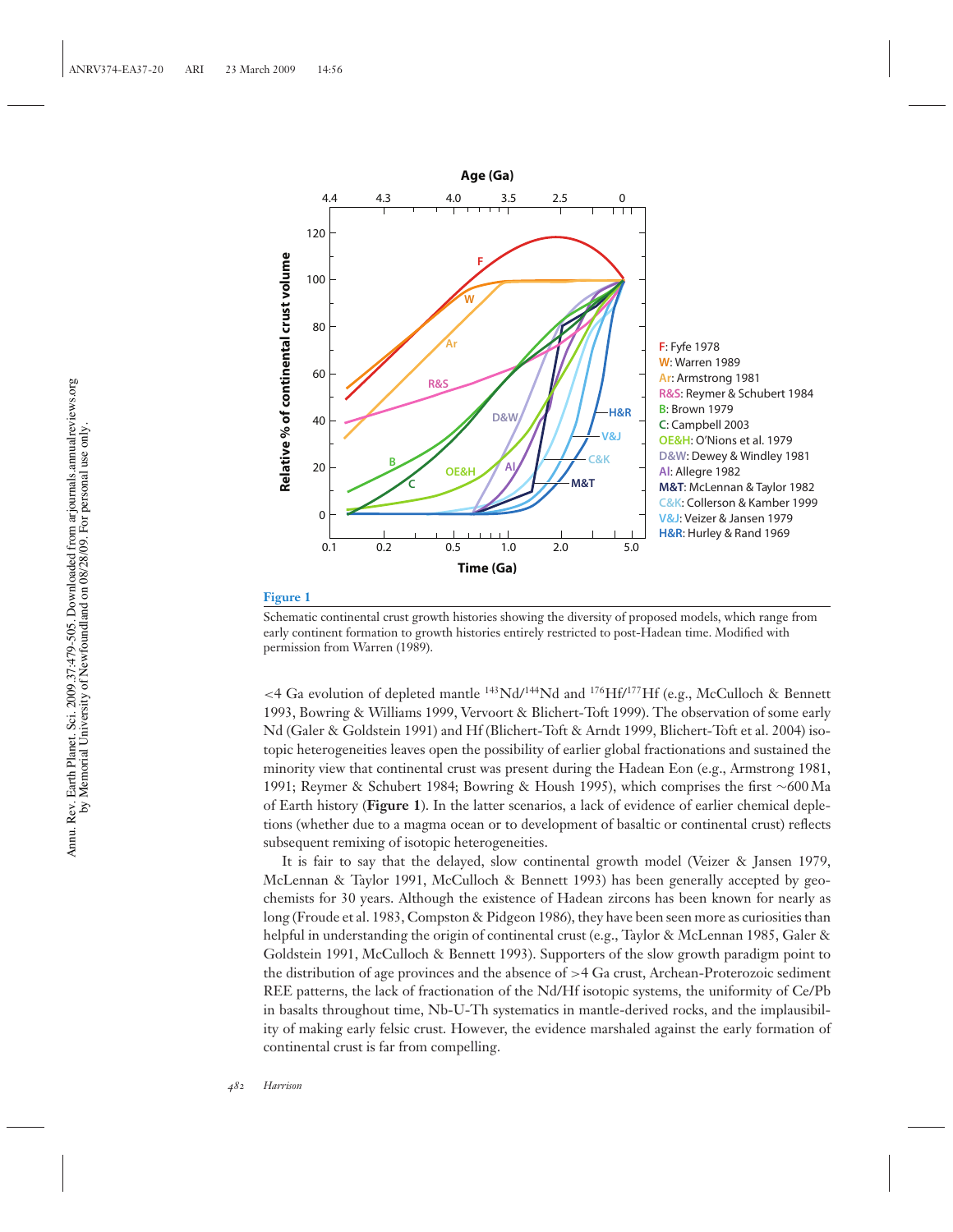Compilations of model mantle extraction ages from exposed continental crust (e.g., McCulloch & Bennett 1993) tend to yield peaks at 2.7 Ga, 1.9 Ga, 1.2 Ga, and <0.4 Ga, arguably reflecting supercontinent assembly (Condie 2000). However, this approach is limited by sampling artifacts (e.g., glacially scoured bedrock exposures in developed nations actively engaged in minerals exploration can be overrepresented), irregular or poor exposure, and sampling limitations (i.e., 99%+ of the volume of continental crust has yet to be radiometrically dated). Although such data provide a lower bound on continental growth, they are often interpreted in terms of the rate of continental addition with time (e.g., Taylor & McLennan 1985) rather than the record of crustal preservation. Morgan (1985, 1989) noted that the anomalously low K, Th, and U contents seen in Archean rocks suggests that high-heat-production crust was preferentially recycled during subsequent orogenies. In this interpretation, the extent of exposed Archean crust is only a fraction of what existed prior to 2.5 Ga. Whether its mass was substantially greater than today is unknown.

Distinct differences in chemistry between fine-grained Archean and Proterozoic sediments have been interpreted as indicating that >2.5 Ga upper crust was substantially more mafic and less abundant than <2.5 Ga upper crust (Taylor & McLennan 1985). However, fine-grained Archean sediments are largely derived from greenstone belts where they represent material eroded from island arcs built on ocean floor. Thus, this observation may represent an environmental, as opposed to temporal, difference. Furthermore, higher ratios of incompatible to compatible elements (e.g., Th/Sc) in post-Archean sediments may reflect lesser vertical mixing in compositionally stratified crust rather than a fundamentally different crustal composition. Regardless, inferences regarding crustal volume drawn from trace element data are without basis; there is simply no definable relationship between sediment chemistry and continental growth.

Patchett et al. (1984) argued that because zircon-rich turbiditic sands have much lower Lu/Hf than superchondritic pelagic sediments, the broad coherence between the Nd and Hf isotopic systems in mantle-derived rocks is evidence that continental sediment has not been substantially subducted over geologic time. Armstrong (1991) counterargued that subduction of the mix of sediments characteristic of the ocean floor today would retain the mantle Nd-Hf array.

Modern mid-ocean ridge basalts (MORB) and oceanic island basalts (OIB) show uniformity in incompatible trace element ratios (e.g., Ce/Pb; Hofmann et al. 1986), while mafic volcanics appear to increase in Nb/U (and Nb/Th) through time (Sylvester et al. 1997, Collerson & Kamber 1999, Campbell 2003). Thus, secular variations in ratios of Nb-U-Th have been used to estimate the fraction of continental crust extracted from the mantle over time. The basis of this approach is that, while Nb, U, and Th are equally incompatible during mantle melting, they are fractioned in the processes of continental crust formation such that Nb/U of the continental crust, primitive, and depleted mantle are today ∼10, ∼30, and ∼50, respectively. Thus, documenting an Archean basalt with Nb/U  $\approx$  50 could be evidence that a similar magnitude of continental crust existed then as today. This approach, however, supports diverse conclusions. Although Collerson & Kamber (1999) concluded that growth of the continental crust mostly occurred since Archean time, with less than 20% of the present mass of continental crust present at 3.1 Ga, Campbell (2003) estimated that 70% of the continental crust had been extracted by ∼3.1 Ga. This disparity appears to reflect the vagaries in the way in which trace element ratios of ancient rocks are averaged (see Condie 2003). In any case, trace element ratios retain no clear or convincing record of the state of continental extraction prior to the beginning of the rock record at ∼4 Ga.

A widespread view is that the Earth could not have grown an early anorthositic crust similar to that which developed on the Moon because plagioclase is negatively buoyant in hydrous silicate melts (Condie 1982, Taylor 1982, Taylor & McLennan 1985; cf. Shaw 1976). However, Warren (1989) showed that even calcic plagioclase floats atop magmas with water contents greatly in excess of those present in upper mantle magmas.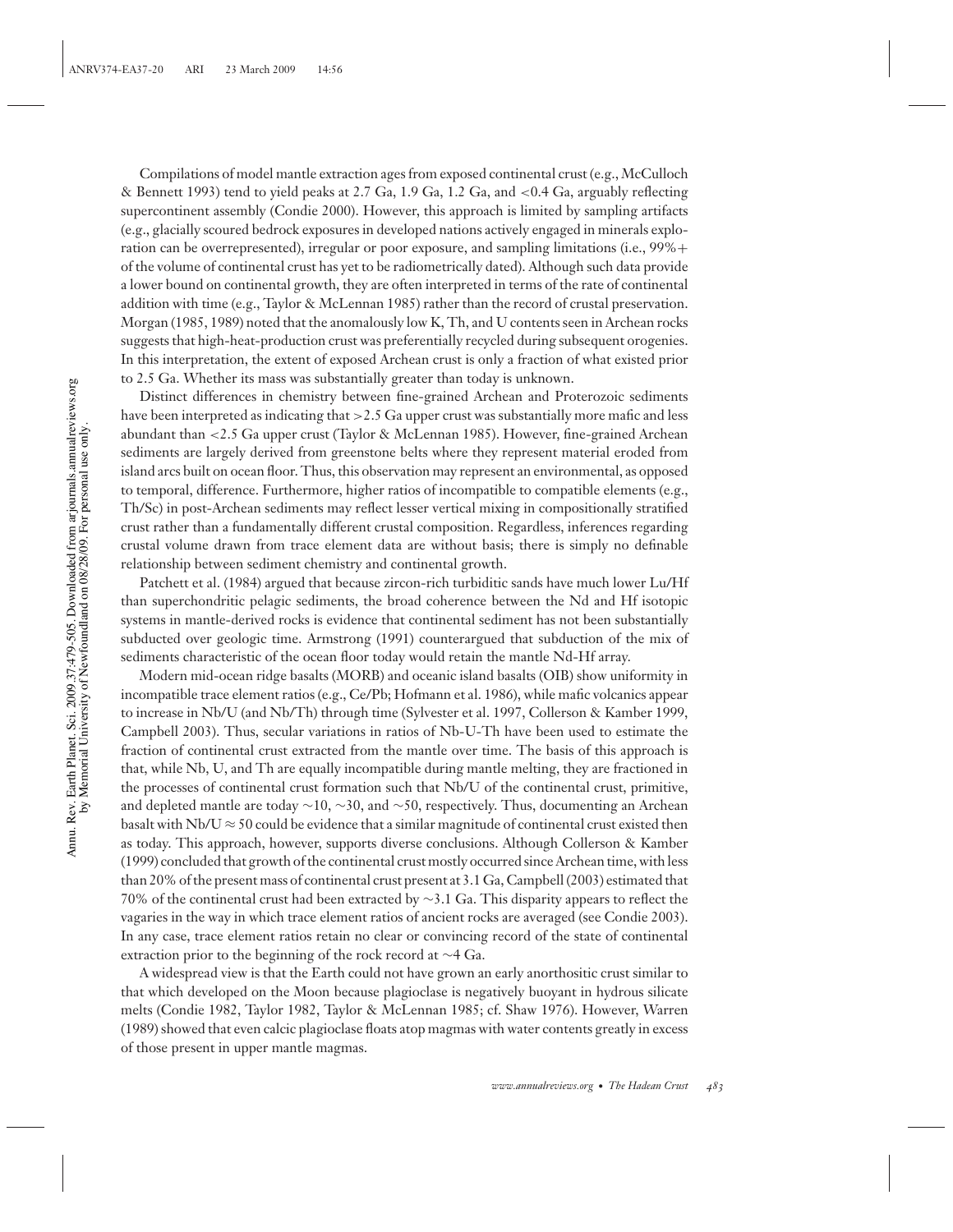At the other extreme of this debate, advocates for massive early continental growth point to early silicate differentiation in other planets, continental free board, and the relationship between rates of arc magma production relative to sediment subduction to support their viewpoint. Armstrong (1981) emphasized that, like all other terrestrial bodies, Earth must have immediately differentiated into relatively constant-volume core, depleted mantle, enriched crust, and fluid reservoirs. Others have argued that, unlike Mercury, Mars, and the Moon, which developed primary crusts, exceptional circumstances (see earlier arguments; Smith 1981, Taylor & McLennan 1985) prevented this on Earth.

Assuming that the oceans maintained a constant volume over the past 3 Ga, the semicontinuous geologic record of shallow water sedimentation on stable cratons has been taken as evidence that sea level has not significantly deviated from the present base level of erosion. This is referred to as "constant continental freeboard." In detail, however, such an inference is complicated by the isostatic response to changing thermal conditions in the mantle, the unknown thickness of oceanic crust in the distant past, whether plate tectonics operated in the past, and the role of mantle plumes in the ancient Earth (Eriksson 1999). Despite the many assumptions and uncertainties, there is general agreement that the thickness and areal extent of continents has been relatively constant since the Late Archean (Armstrong 1981, Taylor & McLennan 1985). Schubert & Reymer (1985) argued that, because the mantle cools over time, mid-ocean ridges would have diminished in volume and thus constant freeboard implies some continental growth since ∼3 Ga. Armstrong (1991) countered that the diminishing volume of mid-ocean ridge would be compensated for by the subsidence of continental lithosphere as a result of its thickening (∼40 km) over the past 2.5 Ga. In the author's view, the present constraints are essentially equally supportive of the full range of continental growth models since ∼3 Ga and freeboard arguments provide no quantitative constraints on earlier histories.

The crux of the recycling model is that additions to the continental crust over time have been compensated by the recycling of similar amounts of continental material back into the mantle, mostly via sediment subduction. An appealing aspect of the model is that today the Earth appears to be in such a balance. A generation ago, estimates of sediment subduction rates were typically a fraction of a km3 year−<sup>1</sup> (Dewey & Windley 1981, Reymer & Schubert 1984, Taylor & McLennan 1985), and others ruled out the possibility of this process operating altogether (e.g., Moorbath 1976). It now seems irrefutable from geochemical data (Pb-Nd-Hf isotopes and the presence of  $10\text{Be}$  in arc volcanics; Armstrong 1968, DePaolo 1983, Tera et al. 1986) and seismic imaging of accretionary arcs (e.g., Vannucchi et al. 2003) that significant amounts of continental sediment are being subducted into the mantle. Scholl and von Huene (2007) estimate that a minimum of  $\sim$ 3 km<sup>3</sup> year<sup>-1</sup> of continental crust is introduced into the mantle via subduction processes. Other mechanisms, such as crustal delamination or continental subduction, would only add to this figure. Their estimate implies that a volume of continental crust equal to the present mass ( $~6 \times 10^9 \text{ km}^3$ ) has been removed from the surface of Earth since 2.5 Ga. Estimates of magmatic additions at arcs long hovered at approximately 1 km<sup>3</sup> year<sup>-1</sup> (Condie 2005), but recent estimates range up to  $\sim$ 5 km<sup>3</sup> year<sup>-1</sup> (Scholl and von Huene 2007).

The discussion above is intended to emphasize only that our present knowledge of continental additions and losses is consistent with planet's continental crust budget being in steady state. Armstrong (1981) recognized that, even if this were the case, the present magnitude of recycling would be insufficient to remove surface vestiges of once widespread Hadean continental crust (**Figure 2**). He instead proposed that the rate of crustal recycling scales according to the square of the internal heat generation (i.e., ∼10 times faster at 4.2 Ga than today)—a relationship supported by geodynamic models (e.g., Davies 2002)—and his model achieved a good fit with what was then taken to be the age distribution of continents (**Figure 2**). A limitation of Armstrong's (1981)

Annu. Rev. Earth Planet. Sci. 2009.37:479-505. Downloaded from arjournals.annualreviews.org by Memorial University of Newfoundland on 08/28/09. For personal use only.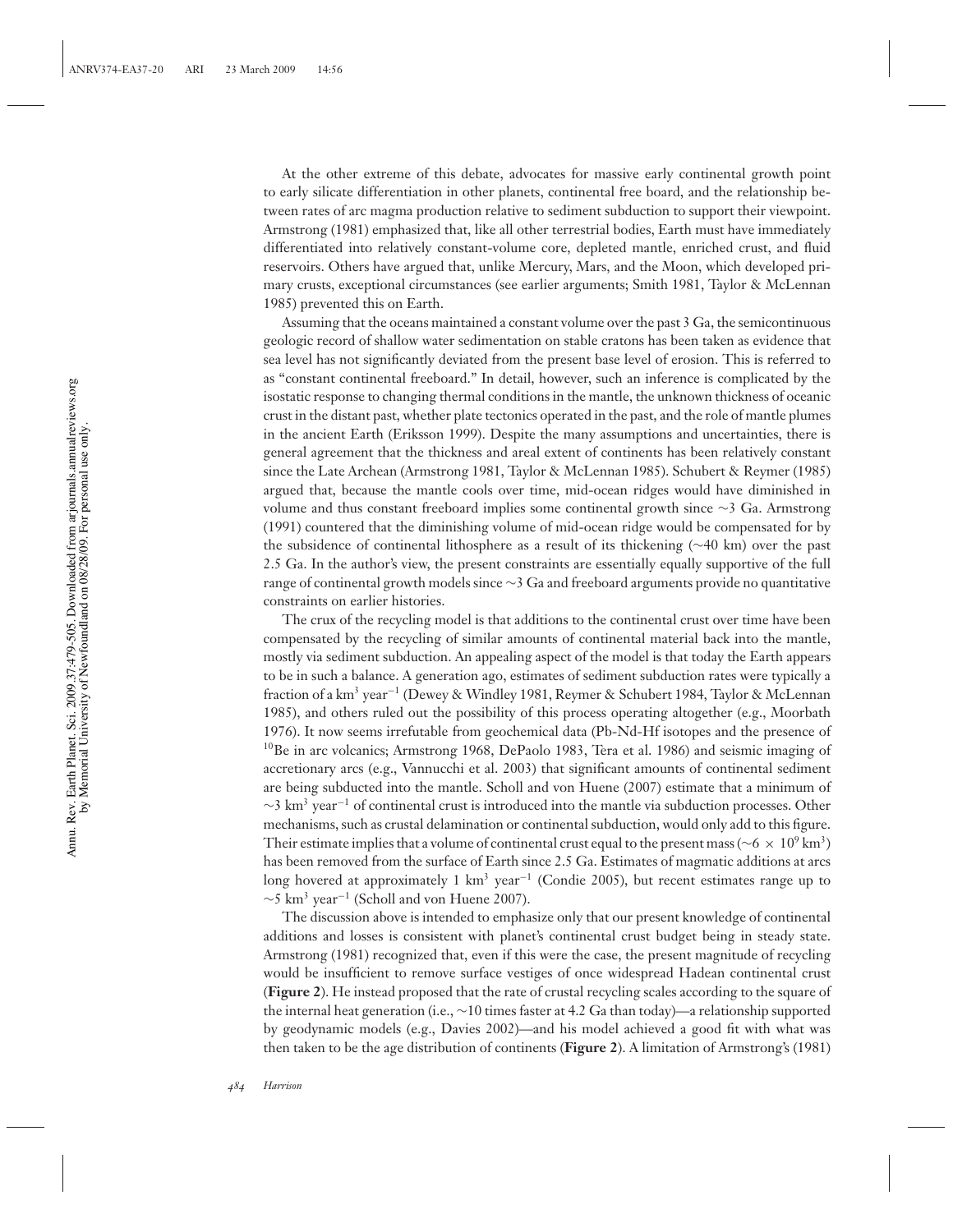

Numerical recycling model showing predictions of Armstrong's 1981 model compared with preserved age provinces of Hurley and Rand (1969). (More recent compilations show a peak at ∼2.6 Ga; e.g., McCulloch & Bennett 1993.) Heat production (*A*) with time is shown by the solid curve. The relative recycling rate, shown by the red staircase line, is qualitatively similar to the change in the square of the terrestrial heat generation (*dashed curve*), argued to be linearly related to plate velocity (v). Modified with permission from Armstrong (1981).

model is that mantle-crust recycling was implemented via a Monte Carlo approach with no spatial dependence (i.e., mantle-crust box reservoirs were randomly accessed and mixed). Thus it remains an open question whether a physically plausible model in which recycling is restricted to mantlecrust interfaces could explain today's seeming absence of pre-Archean crust.

In summary, the rock record contains no clear evidence with which to constrain the magnitude, or even existence, of Hadean continental crust. Isotopic data (e.g., Sr-Nd isotopes of basalts) once thought to support rapid growth at ∼2.7 Ga (e.g., Taylor & McLennan 1985) are recognized as equally consistent with constant volume continental crust (DePaolo 1983). Even if there were a reliable method with which to estimate continental growth from the rock record, the possibility of crust-mantle recycling removes the ability to use such a relationship to predict crustal mass prior to 4 Ga.

A possible constraint on the magnitude of early felsic crust comes from the contrast between terrestrial and chondrite <sup>142</sup>Nd/<sup>144</sup>Nd (Boyet & Carlson 2006). If this effect is due to development of a superchondritic Sm/Nd reservoir at ∼4.53 Ga, as described earlier, the restricted range of Sm/Nd observed in terrestrial rocks limits early formed continental crust to only about a quarter of such a light-rare-earth-enriched (LREE) reservoir (Harrison et al. 2008).

## **MAKING FELSIC CRUST AT 4.5 BILLION YEARS**

Models of crustal growth on early Earth mostly favor mafic over felsic compositions, largely owing to the perceived lack of a viable mechanism to produce stable continental-type crust (i.e., plagioclase doesn't float on hydrous magmas and basaltic crust founders on a peridotitic liquid). The first parenthetical objection is, as already noted, unfounded, and the second may depend on the nature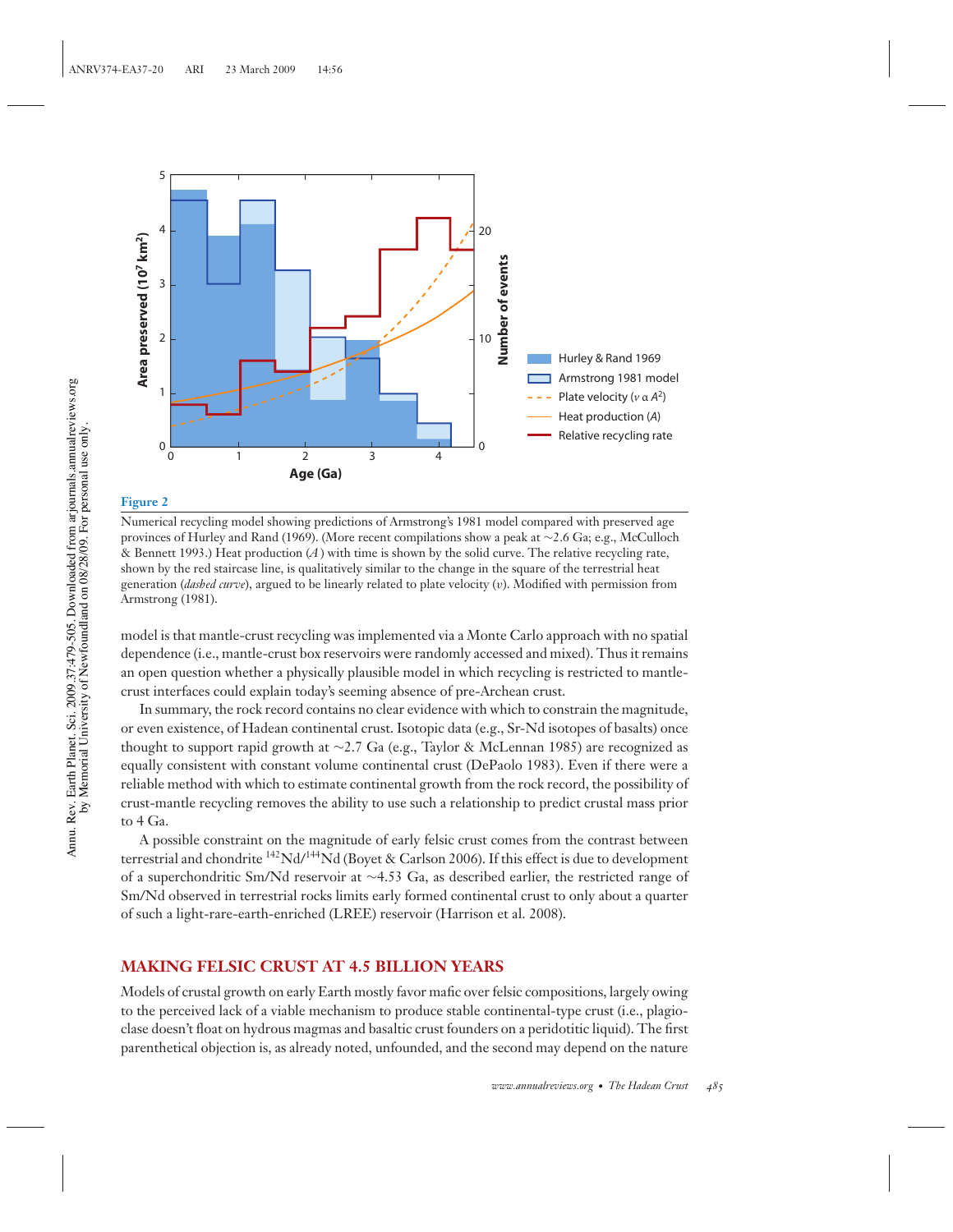of the terminal magma ocean phase. Given the relatively short durations estimated for magma ocean crystallization ( $10^3$ – $10^7$  years), the Earth may have experienced multiple such episodes. Forming an early felsic crust during solidification of molten primitive mantle is inhibited by the stabilization of garnet at depths greater than ∼250 km, which removes the feldspar component from the magma, leading to a mafic solute. However, a shallow magma ocean (e.g.,  $\leq$ 250 km) crystallizing olivine at its base produces a light, polymerized melt that, upon ascent to shallow depths, rapidly nucleates feldspar (Morse 1986). This potentially results in rapid crystallization of tonalitic, network-rich, high viscosity liquids that could coalesce into rockbergs of stable, felsic crust.

Melting experiments using a primitive mantle composition in the  $CaO-MgO-Al_2O_3-SiO_2$  system at 6.5 GPa and 1850°C (Asahara & Ohtani 2001) yield liquids with up to 52% SiO. Zou and Harrison (2007) used the MELTS algorithm (Ghiorso & Sack 1995) to model the compositional change of such a magma during ascent to the near surface. Magmas rapidly evolve during crystallization to produce hydrous (1–2% H<sub>2</sub>O), tonalitic (57% SiO<sub>2</sub>) melts at 950 to 1000°C. At the surface, such a proto-crust would likely migrate to downwelling loci where they could be stabilized by locally cooler conditions. As the base of this crust heats up in response to shutdown of the descending cell, felsic liquids produced would tend to ascend diapirically, creating a self-stabilizing feedback.

The intent of this discussion is not to advocate a particular process but to instead suggest that formation of tonalitic crust almost immediately following Earth formation is possible. While no direct evidence of continental crust this old is offered, data derived from Hadean zircons (Harrison et al. 2008) are perhaps best explained by the presence at 4.5 Ga of a chemical component that has more in common with continental crust than any other known geochemical reservoir (e.g., very low Lu/Hf).

## **EVIDENCE FROM HADEAN JACK HILLS ZIRCONS**

In the absence of a rock record older than 4 Ga, our understanding of Hadean Earth has remained highly speculative (e.g., Smith 1981, Shirey et al. 2008). Although we can presume that the Hadean Earth experienced an intense impact flux, was characterized by approximately three times higher radioactive heating, and had roughly the same bulk chemistry as today, the only thing we know for certain is that it produced and somehow preserved the mineral zircon  $(ZrSiO<sub>4</sub>)$ . Despite its compositional simplicity, many questions regarding the nature of the first ∼600 Ma years of Earth history can be addressed by detailed examination of Hadean zircons.

Hadean zircons have been found in numerous locations, but the best known occurrences are in the Mt. Narryer and Jack Hills regions of Western Australia (Froude et al. 1983, Compston & Pidgeon 1986). Zircon xenocrysts of Hadean age have also been identified in orthogneisses from Western Australia (Nelson et al. 2000), West Greenland (Mojzsis & Harrison 2001), and Northern Canada (Iizuka et al. 2006) but are not as abundant and thus have not been as intensively studied as the detrital grains from Western Australia.

The zircon-bearing rocks in the Jack Hills form part of a thick  $(>2 \text{ km})$  series of fan delta deposits in a fault-bounded cratonic margin that were subsequently metamorphosed at ∼3.1 Ga to upper greenschist and amphibolite facies (Maas et al. 1992, Spaggiari et al. 2007). Most investigations of ancient zircon sampled heavy mineral–rich quartz-pebble conglomerates from a restricted locality in the Erawondoo region of the Jack Hills where they were first documented (Compston & Pidgeon 1986). Zircons are extracted from these rocks using separatory methods based on the zircons' high density and low magnetic susceptibility. Hand picked grains are mounted in epoxy, polished, and analyzed for  $^{207}Pb/^{206}Pb$  age, usually with an ion microprobe but laser ablation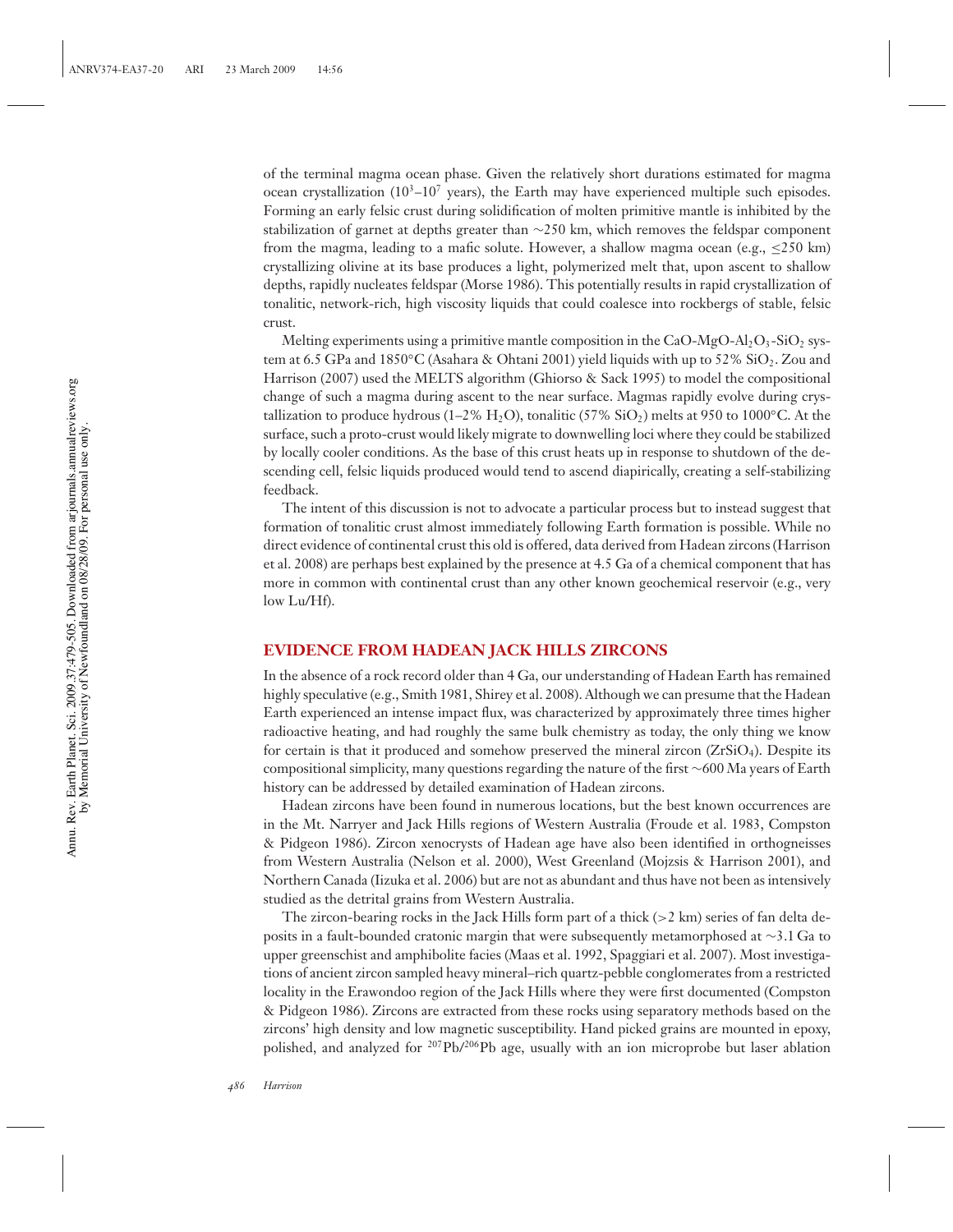inductively coupled plasma mass spectrometry (ICPMS) methods have also been used (e.g., Crowley et al. 2005). The ∼3% of the analyzed grains that are older than 4 Ga are then characterized for U-Pb age. Jack Hills detrital zircons all show a characteristic bimodal distribution with peaks close to 3.3 and 4.1 Ga (Compston & Pidgeon 1986, Maas et al. 1992, Amelin 1998, Amelin et al. 1999, Mojzsis et al. 2001, Cavosie et al. 2004, Trail et al. 2007).

Hadean zircons, especially those from Jack Hills, have been analyzed by numerous methods to characterize oxygen isotope compositions (e.g., Mojzsis et al. 2001, Peck et al. 2001, Cavoise et al. 2005, Trail et al. 2007, Harrison et al. 2008), Xe isotopes (Turner et al. 2004, 2007), crystallization temperatures via Ti abundances (Watson & Harrison 2005, Harrison et al. 2007, Harrison & Schmitt 2007, Fu et al. 2008), Lu-Hf (Amelin et al. 1999; Harrison et al. 2005, 2008; Blichert-Toft & Albarede 2008), Sm-Nd (Amelin 2004, Caro et al. 2008a), Li isotopes (Ushikubo et al. 2008), ` and trace elements (e.g., Maas & McCulloch 1991, Peck et al. 2001), and have been characterized for mineral inclusions (Maas et al. 1992, Cavosie et al. 2004, Trail et al. 2004, Menneken et al. 2007, Hopkins et al. 2008). Results of these studies provide unique, if fragmentary, insights into the physical and chemical conditions on early Earth from which inferences regarding planetary evolution are beginning to emerge.

## **SOURCE OF HADEAN JACK HILLS ZIRCONS**

Due to zircon's inherent resistance to alteration by weathering, dissolution, shock, and diffusive exchange, and its enrichment in U and Th relative to daughter product Pb (Hanchar & Hoskin 2003), it has long been regarded as the premier crustal geochronometer. While highly valued in that role, the trace element and isotopic compositions of zircon have also recently become recognized as valuable probes of environmental conditions experienced during crystallization. Even in cases where zircon has been removed from its original rock context, such as detrital grains in clastic rocks, trace element and isotopic signatures can yield important information regarding source conditions because these records are often undisturbed.

Although zircon is dominantly a mineral of the continental crust, its formation is not restricted to that environment nor, for that matter, to Earth (e.g., Ireland & Wlotzka 1992). However, zircons of continental affinity can be readily distinguished from those derived from the mantle or oceanic crust by trace element characteristics and much lower crystallization temperatures (Grimes et al. 2007, Hellebrand et al. 2007; cf. Coogan & Hinton 2006) (**Figure 3**). Lunar and meteoritic zircons can be distinguished from terrestrial counterparts by their rare-earth-element (REE) signature (e.g., lack of a Ce anomaly; Hoskin & Schaltegger 2003). Furthermore, apparent crystallization temperatures for lunar zircons range from 900 to 1100◦C (Taylor et al. 2008) in contrast to terrestrial Hadean zircons, which are restricted to 600 to 780◦C (Watson & Harrison 2005, Harrison et al. 2007, Fu et al. 2008). Unlike meteoritic zircons, Hadean Jack Hills zircons array along the terrestrial-lunar oxygen isotope fraction line (M. Chaussidon, unpublished data). No extraterrestrial zircons have been recognized from the Jack Hills or any other terrestrial locality. Instead, the studied Hadean zircons appear to be derived exclusively from continental lithologies on Earth. Furthermore, textural characteristics of Hadean zircons from Jack Hills (e.g., growth zoning, inclusion mineralogy) indicate that virtually all are derived from igneous sources (e.g., Cavosie et al. 2004, Hopkins et al. 2008).

Now that the remarkably refractory nature and resistance to diffusive exchange of zircon (Cherniak & Watson 2003) have been emphasized, it is important to also note zircon's Achilles' heel. Zircon is sensitive to radiation damage and can degrade into metamict crystals consisting of heterogeneous microcrystalline zones encompassed by amorphous material (Ewing et al. 2003). Nature has, to some degree, already weeded out those grains most susceptible to metamictization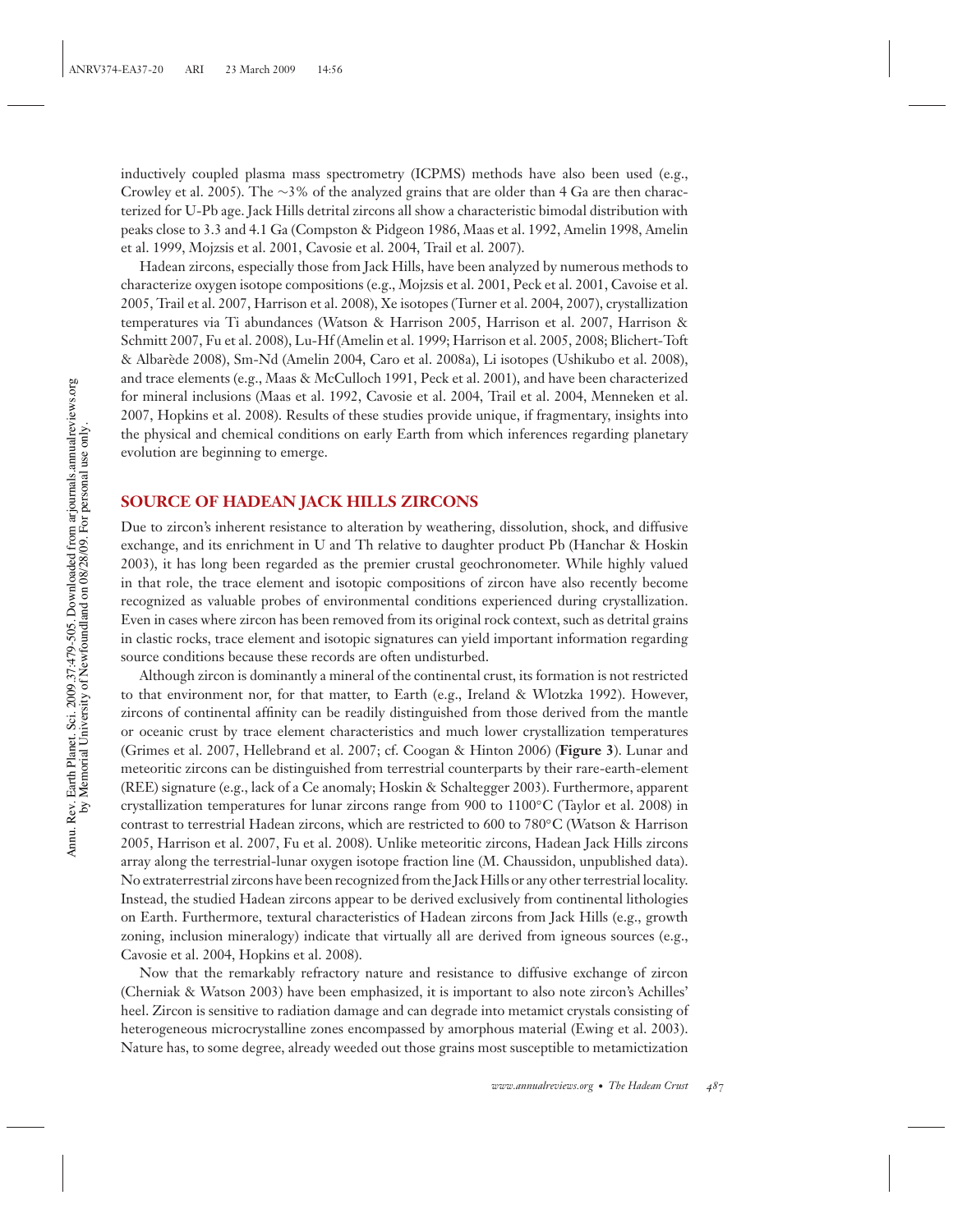

U/Yb versus Y plot that shows the distinctively different trace element signatures of zircons sourced from kimberlites and MORBs relative to Jack Hills zircons, which plot in the continental field. U is plotted using predecay U concentrations. Modified with permission from Grimes et al. (2007).

from detrital zircon populations as high U and Th grains are unlikely to survive sediment transport (e.g., Hadean Jack Hills zircons with initial U concentrations>500 ppm are uncommon; Compston & Pidgeon 1986). Care must thus be taken to ensure that effects of postcrystallization alteration are not mistaken as primary features.

## **THE HADEAN WATERWORLD HYPOTHESIS**

Numerous studies summarized in this paper have interpreted a variety of Hadean Jack Hills zircon geochemical data to support the view that chemical weathering and sediment cycling were under way in the presence of liquid water within a few hundred million years of Earth's accretion. Although it may seem surprising that an anhydrous mineral can be used to argue for water on Hadean Earth, five lines of evidence have emerged that address this issue.

- 1. High  $\delta^{18}$ O in some zircons suggest that the magma from which the grains crystallized had a clay-rich protolith requiring that low-temperature hydrosphere-crust interactions had been occurring.
- 2. The inclusion mineralogy within zircons is consistent with their formation in hydrous metaand peraluminous magmas, in the latter case implying both a surface origin of the protolith in the presence of liquid water and sedimentary cycling.
- 3. Zircon crystallization temperatures cluster near minimum melting conditions, indicating a narrow range of magmatic environments close to water saturation.
- 4. Pu/U variations in zircons with apparently concordant U-Pb and U-Xe ages are consistent with Pu-U fractionation occurring in aqueous fluids.
- 5. Negative  $\delta^7$ Li is interpreted to reflect zircon crystallization from crustal protoliths that had previously undergone intense chemical weathering.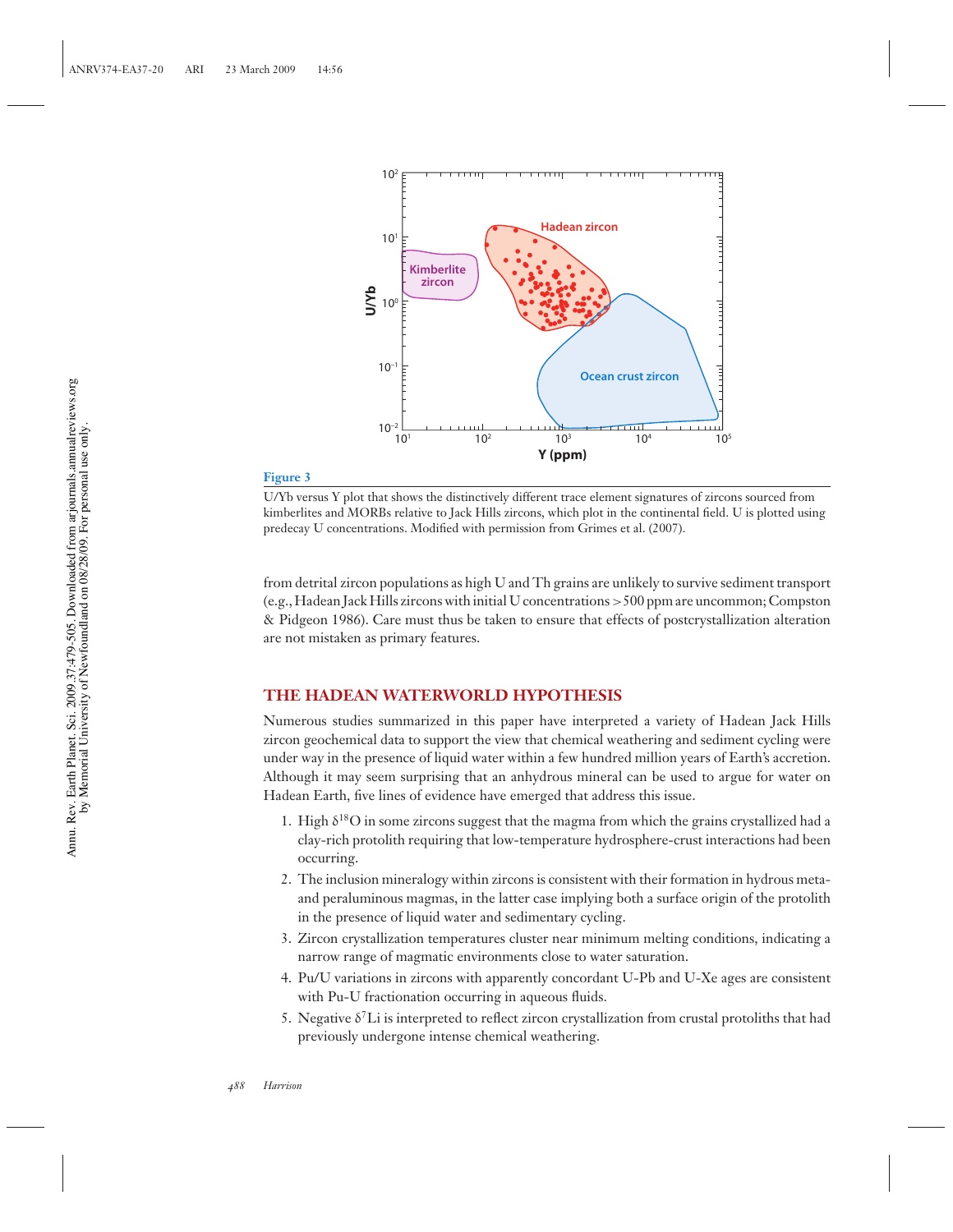## **Oxygen Isotope Composition**

In 2001, two independent groups simultaneously reported a heavy oxygen isotope signature in Hadean Jack Hills zircons and proposed that the protolith of these grains had contained 18Oenriched clay minerals, in turn implying that liquid water was present at or near the Earth's surface by ∼4.3 Ga (Mojzsis et al. 2001, Wilde et al. 2001). Although the datum that led Wilde et al. (2001) to this conclusion could not be reproduced (Cavoise et al. 2006), numerous follow-up measurements (e.g., Cavosie et al. 2005, Trail et al. 2007, Harrison et al. 2008) confirmed that a significant fraction of Hadean Jack Hills zircons contain 18O enrichments of 2 to 3‰ above the mantle zircon  $\delta^{18}$ O value of 5.3‰ (Valley et al. 1998). As the oxygen isotope fractionation between zircon and granitoid melt is approximately −2‰ (Valley et al. 1994, Trail et al. 2008),  $\delta^{18}O$  values of the melt from which the zircons crystallized are inferred to be up to  $+9\%$ .

Phanerozoic granitoids derived largely from orthogneiss protoliths (I types) tend to have  $\delta^{18}O$ below approximately  $+8\%c$ , whereas those derived by melting of clay-rich (i.e., <sup>18</sup>O-enriched) metasedimentary rocks (S types) have higher  $\delta^{18}O$  (O'Neil & Chappell 1977). Granitoids with δ18O values significantly less than 6‰ likely reflect hydrothermal interaction with meteoric water (Taylor & Sheppard 1986) rather than weathering. In general, S-type granitoids form by anatexis of metasediments enriched in 18O, compared with I-type granitoids that form directly or indirectly from arc processes. Jack Hills zircons enriched in  $\delta^{18}$ O thus provide evidence indicating the presence in the protolith of recycled crustal material that had interacted with liquid water under surface, or near surface, conditions (i.e., low temperature).

A limitation to this interpretation is the possiblity of oxygen isotope exchange under hydrous conditions, even at postdepositional temperatures experienced by Jack Hills zircons (i.e., ∼450◦C). For example, the characteristic diffusion distance for oxygen in zircon at 500◦C for 1 Ma is ∼1 µm (Watson & Cherniak 1997). Thus it is conceivable that oxygen isotope exchange during protracted thermal events could have introduced the heavy oxygen signature. This concern is somewhat mitigated by the relative unlikeihood of hydrothermal fluids being highly  $\delta^{18}$ O enriched, and the observed oxygen isotopic heterogeneity in Jack Hills zircons that indicates that isotopic equilibration did not occur.

## **Hydrous, Peraluminous Inclusion Assemblages**

It is perhaps misleading to have earlier stated that the only thing known about the Hadean Earth is that it contained the mineral zircon. Given that virtually every zircon contains mineral inclusions, it is, in effect, a microrock encapsulation system. Thus it is possible to infer some details about the chemistry of the host magma from which the zircon crystallized.

Examination of more than five hundred Hadean igneous zircons from Jack Hills, Western Australia reveals that the inclusion population includes quartz, muscovite, biotite, apatite, monazite, K-feldspar, albite, xenotime, rutile, chlorite, FeOOH, Ni-rich pyrite, thorite, amphibole, plagioclase, and diamond (Maas et al. 1992, Cavosie et al. 2004, Trail et al. 2004, Menneken et al. 2007, Hopkins et al. 2008). Potentially as interesting as the minerals present is the fact that garnet and Al<sub>2</sub>SiO<sub>5</sub> polymorphs have not yet been documented. In the most comprehensive study to date, Hopkins et al. (2008) examined more than four hundred Jack Hills zircons ranging in age from 4.01 to 4.27 Ga. They found that muscovite and quartz make up about two-thirds of the inclusion population and are closely associated with each another (**Figure 4**).

Mojzsis et al. (2001) noted the presence of hydrated mineral inclusions of broadly peraluminous character in the Hadean zircons (i.e., muscovite+quartz+biotite+K-feldspar+monazite) and suggested that this might also reflect the action of a Hadean hydrosphere. They reasoned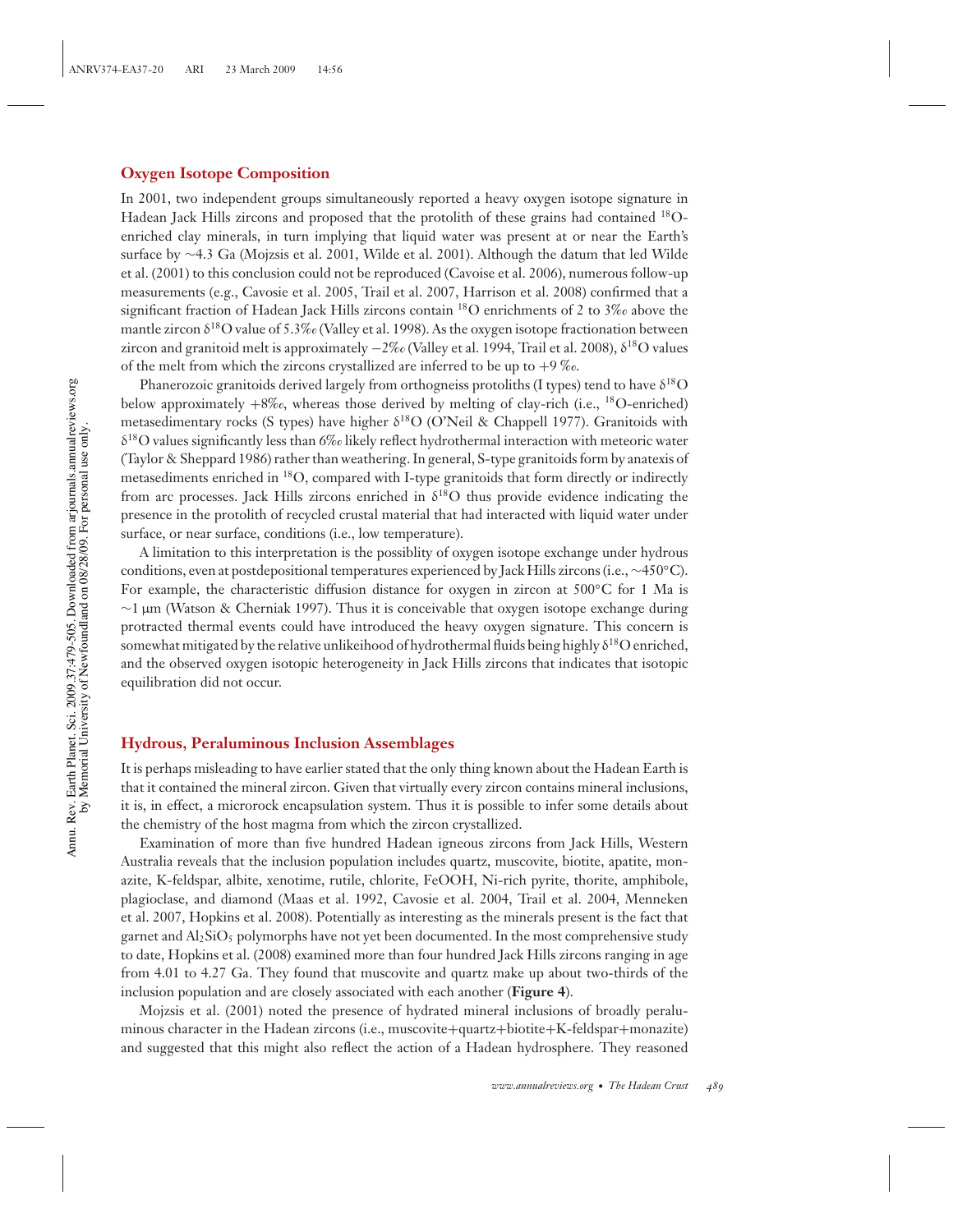

(*a*) Cathodoluminescence and (*b*) secondary electron micrographs of Jack Hills zircon RSES67-3.2 (4.01  $\pm$ 0.11 Ga, 693  $\pm$  15°C) containing an inclusion bearing coexisting quartz, feldspar, and muscovite.

that since the dominant Phanerozoic mechanism to create peraluminous granitoids is the melting of a pelitic protolith (White & Chappell 1977), the simplest explanation for the presence of this inclusion assemblage in Hadean zircons is that there was a terrestrial hydrosphere prior to  $\sim$ 4 Ga. This reasoning implies that the Hadean oceans were salty: When granitoid rocks derived from partial melting of the mantle are exposed at the Earth's surface in the presence of water, feldspar (the most abundant mineral in the continental crust) breaks down to form alumino-silicate-rich clays and dissolved alkali and alkaline earth salts (e.g., chlorides of Na, K, and Ca). These components are separated when clays are deposited as shales and the latter remain in solution, ultimately contributing to ocean salinity. Subsequent anatexis of pelitic sediments produces S-type magmas with  $Al_2O_3 > Na_2O+K_2O$  (i.e., peraluminous). Although small amounts of peraluminous melts can also be generated by fractional crystallization of mantle-derived magmas, muscovite inclusion chemistry supports the view that the host magmas were dominantly metasedimentary rather than minor fractionates of mantle-derived systems (Hopkins et al. 2008).

#### **Zircon Thermometry**

Because the abundance of a trace element partitioned between mineral and melt is temperature dependent, crystallization temperatures can, in principle, be estimated from knowing the concentration of that element in the solid phase if the magma is buffered at a known value. The advent of the Ti-in-zircon thermometer ( $T_{\text{Ti}}^{\text{zir}}$ ) permits zircon crystallization temperatures to be assessed provided the activities of quartz and rutile can be estimated (Watson & Harrison 2005, Watson et al. 2006, Ferry & Watson 2007). For example, in the case where zircon coexists with both quartz and rutile (i.e.,  $a_{SiO_2} \approx a_{TiO_2} \approx 1$ ), precise (e.g.,  $\pm 15$ °C) and accurate temperatures can routinely be determined. The diffusion of Ti in zircon is extremely sluggish under crustal conditions (Cherniak & Watson 2007) and thus the potential for re-equilibration of the thermometer is exceedingly low.

The Ti-in-zircon thermometer was first applied to Hadean Jack Hills zircons. Watson & Harrison (2005) measured Ti in zircons ranging in age from 3.91 to 4.35 Ga, most  $T_{\text{Ti}}^{\text{zir}}$  data defining a normal distribution (**Figure 5**). Excluding high-temperature outliers yielded an average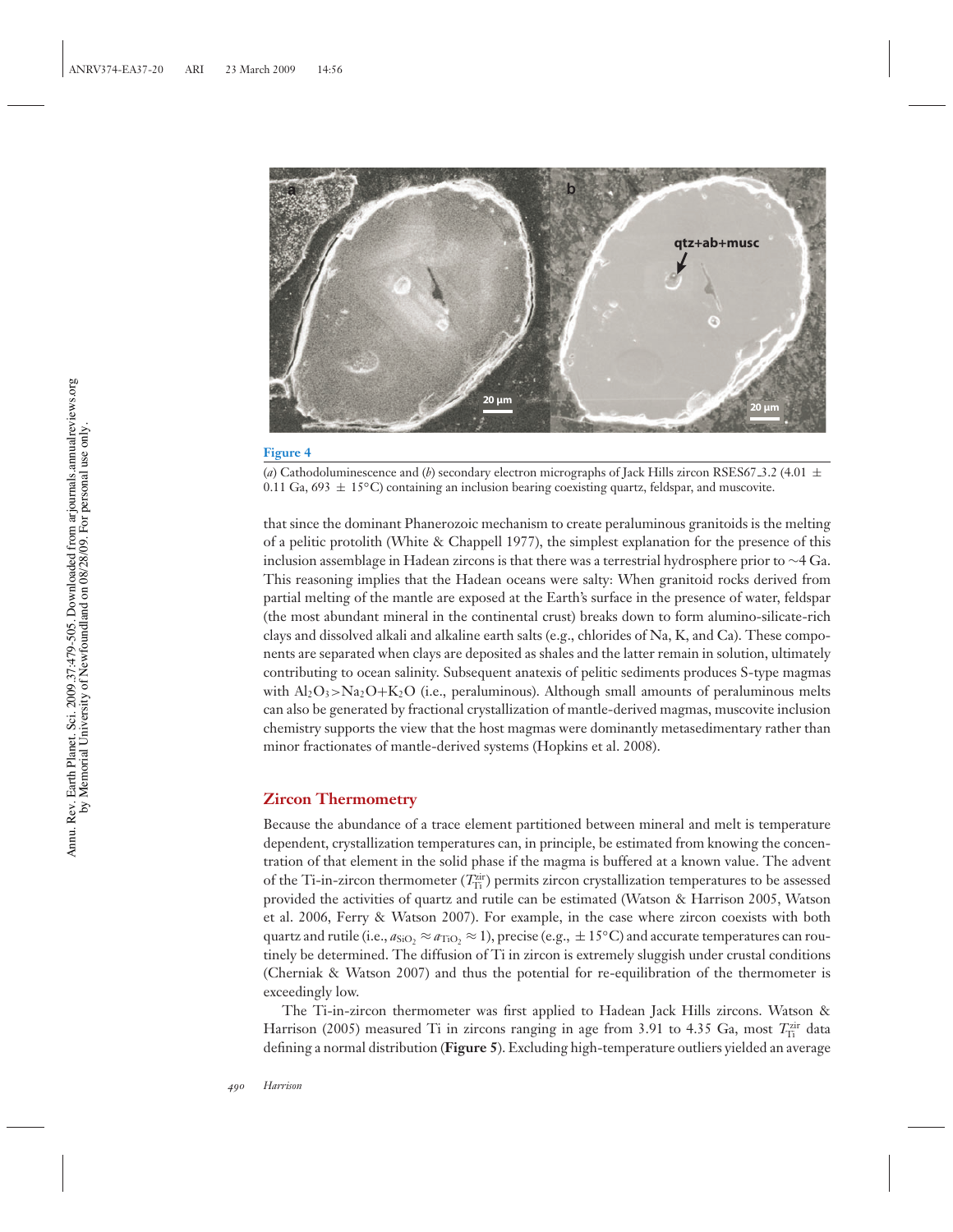

Probability plot of apparent zircon crystallization temperatures. Hadean zircons from Jack Hills, Western Australia (Watson & Harrison 2005) are shown by the blue curve, and zircons from mafic rocks (Valley et al. 2006, Fu et al. 2008) are indicated by the red curve. These spectra are distinctively different and preclude the Hadean zircons from being dominantly derived from mafic rocks.

temperature of 682  $\pm 26^{\circ}C(1\sigma)$ . However, a limitation in applying this thermometer to detrital zircons is the unknown  $a_{TiO<sub>2</sub>}$  of the parent magma. Unless cocrystallization with rutile is known,  $T_{\text{Ti}}^{\text{zir}}$  is a minimum estimate. Watson & Harrison (2005) argued that  $a_{\text{TiO}_2}$  is largely restricted to between ∼0.5 and 1 in igneous rocks as the general nature of evolving magmas leads to high *a*TiO2 prior to zircon saturation. Thus, for Hadean zircons of magmatic origin, it would be unusual for zircon to form in the absence of a Ti-rich phase (e.g., rutile, ilmenite, titanite), thus generally restricting  $a_{\text{TiO}}$ , to ≥0.6. In this case, calculated temperatures in the range of 650 to 700°C would be underestimated by ∼40 to 50°C, although this may be entirely compensated by *a*<sub>SiO</sub>, somewhat below unity (Ferry & Watson 2007).

Watson & Harrison (2005) thus concluded that the tight cluster of Hadean zircon crystallization temperatures at 680  $\pm 25^{\circ}$ C reflects prograde melting under conditions at or near water saturation (e.g., Luth et al. 1964). That is, most melt fertility was lost in the presence of excess water as soon as the source melted to form a granitic liquid. That no subsequent peaks are seen that clearly correspond to higher-temperature vapor-absent melting equilibria supports this conclusion.

Several critiques of the Watson-Harrison hypothesis have appeared but essentially reflect two specific arguments: Hadean zircons (*a*) are potentially sourced from late-stage differentiates of mafic magmas (Coogan & Hinton 2006, Valley et al. 2006, Rollinson 2008) or (*b*) reflect lowtemperature zircon saturation in tonalitic magmas (Glikson 2006, Nutman 2006). Harrison et al. (2007) addressed these concerns, pointing out, in the former case, that crystallization temperatures and trace element characteristics (also see Grimes et al. 2007, Hellebrand et al. 2007) of Hadean and mafic zircon populations are distinctively different, and that, in the latter case, assumptions made regarding the applicability of zircon saturation thermometry are flawed (i.e., unaltered tonalites are unlikely to be characterized by an average  $T^{\text{zir}}_{\text{Ti}}$  of <700°C). Rollinson (2008) argued that the  $\delta^{18}$ O and trace element signatures in Hadean Jack Hills zircons were consistent with their origin in ophiolitic trondhjemites rather than continental crust, although the latter view appears to reflect an inappropriate comparison between measured U concentrations rather than those corrected for radioactive decay (see **Figure 3**). The origin of muscovite, a mineral uncharacteristic of trondhjemite but the most common inclusion in Jack Hills Hadean zircons (Hopkins et al. 2008), was not addressed.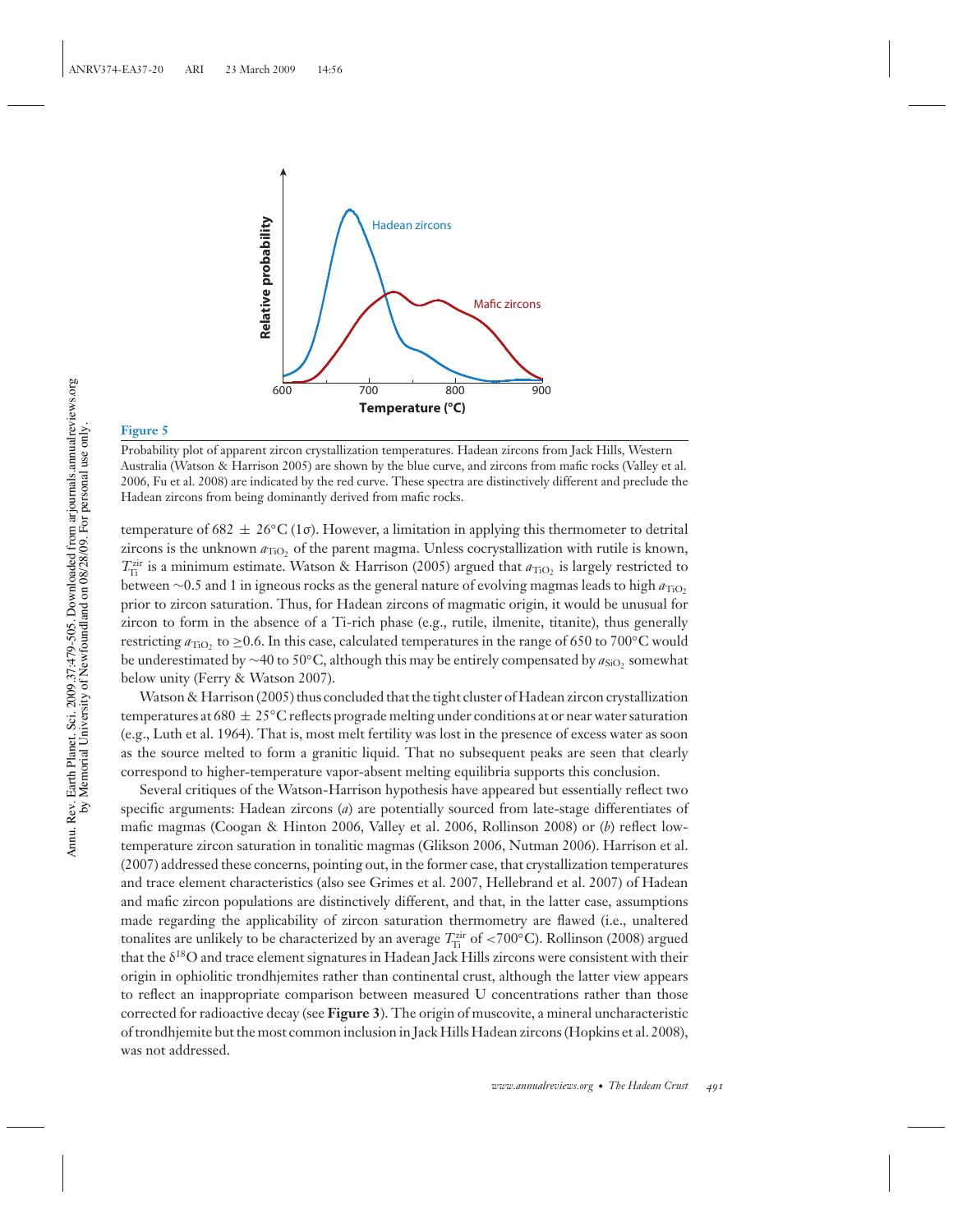There is a preservation effect in detrital zircon populations that could influence the measured temperature spectrum, but it should only reduce the appearance of grains formed at low (∼700◦C) temperatures. This is because the generally higher U and Th contents of zircons formed at lower temperatures preferentially lead to metamictization and then disintegration during sedimentary transport (Harrison et al. 2007). Lastly, high-resolution imaging of Ti in Hadean zircons (Harrison & Schmitt 2007) revealed that concentrations corresponding to temperatures above ∼780◦C are typically associated with cracks and other crystal imperfections and thus are spurious.

#### **Xenon Isotopes**

The meteorite record reveals that  $244$ Pu was present in the early solar system with an initial abundance of ∼1/100 that of U (Ozima & Podosek 2002). However, its use as a geochemical tracer is restricted by its relatively short half-life ( $t_{1/2}$  = 82 Ma); <sup>244</sup>Pu was essentially extinct when the oldest known terrestrial rock formed at 4 Ga (Bowring & Williams 1999). Knowledge of the initial terrestrial Pu/U would be of great value as, for example, a nonchondritic Pu/U would require an unspecified cosmochemical process to have separated these two actinides. This has potentially important implications for early Earth. For example, models of volatile transport within the mantle and the origin and evolution of the atmosphere are largely derived from xenon isotopic data (Ozima & Podosek 2002, Pepin & Porcelli 2006).

As the only known relics of the Earth's earliest crust, analysis of Xe in Hadean zircons offers a way to determine terrestrial Pu/U ratios and potentially investigate Pu geochemistry during early crust forming events. Since these ancient zircons are detrital and of unknown provenance, it is essential that individual grains be analyzed. Turner et al. (2004) discovered the first evidence of extinct terrestrial  $^{244}$ Pu in individual 4.15–4.22 Ga Jack Hills zircons using the uniquely sensitive RELAX mass spectrometer (each zircon may contain as few as  $10^4$  atoms of Xe) (Gilmour et al. 1994). These measurements yielded initial Pu/U ratios ranging from chondritic (∼0.01) to essentially zero. The latter results were first interpreted to be due to Xe loss during later metamorphism. This assumption was tested by irradiating 3.98–4.16 Ga zircons with thermal neutrons to generate Xe from <sup>235</sup>U neutron fission in order to determine Pu/U simultaneously with U-Xe apparent ages (note that  $^{131}$ Xe/ $^{134}$ Xe and  $^{132}$ Xe/ $^{134}$ Xe can be used to calculate the relative contributions from <sup>244</sup>Pu, <sup>238</sup>U spontaneous fission, and <sup>235</sup>U neutron fission). Results comparing U-Pb and U-Xe ages on a ternary diagram (**Figure 6**) show varying degrees of Xe loss, but about a third of the zircons yield <sup>207</sup>Pb/<sup>206</sup>Pb and U-Xe ages that are concordant within uncertainty (Turner et al. 2007). However, Pu/U of these concordant zircons also range from chondritic to zero, allowing the possibility that Pu and U were fractionated from one another in crustal environments during the Hadean.

Although these are preliminary results, they raise the question: What conditions would be required for Pu and U to be substantially mobile with respect to each other during the Hadean? The magmatic behaviors of  $U^{+4}$  and  $Pu^{+4}$  are not well known, but they appear to behave coherently in silicate melts (Smith et al. 2003), consistent with their similar ionic radii (see Hoskin & Schaltegger 2003). Thus magmatic processes seem unlikely to be the source of large U-Pu fractionations.

In aqueous solution, uranium is essentially insoluble in the 4+ state, but greatly increases solubility when oxidized to the  $6+$  state (Langmuir 1978). The oxidation states of plutonium (3+ through 7+) also affect its behavior in solution, but all species have low solubilities relative to  $U^{6+}$ . Although Pu<sup>4+</sup> is somewhat soluble across a range of pH, it reacts quickly with mineral surfaces to form essentially insoluble Pu<sup>3+</sup> (Kersting et al. 1999). Thus a viable candidate to separate Pu and U appears to be aqueous fluids under appropriate redox conditions. How oxidizing would such fluids have to be? For illustration, note that the stability boundary separating  $U^{4+}$  from  $U^{6+}$  in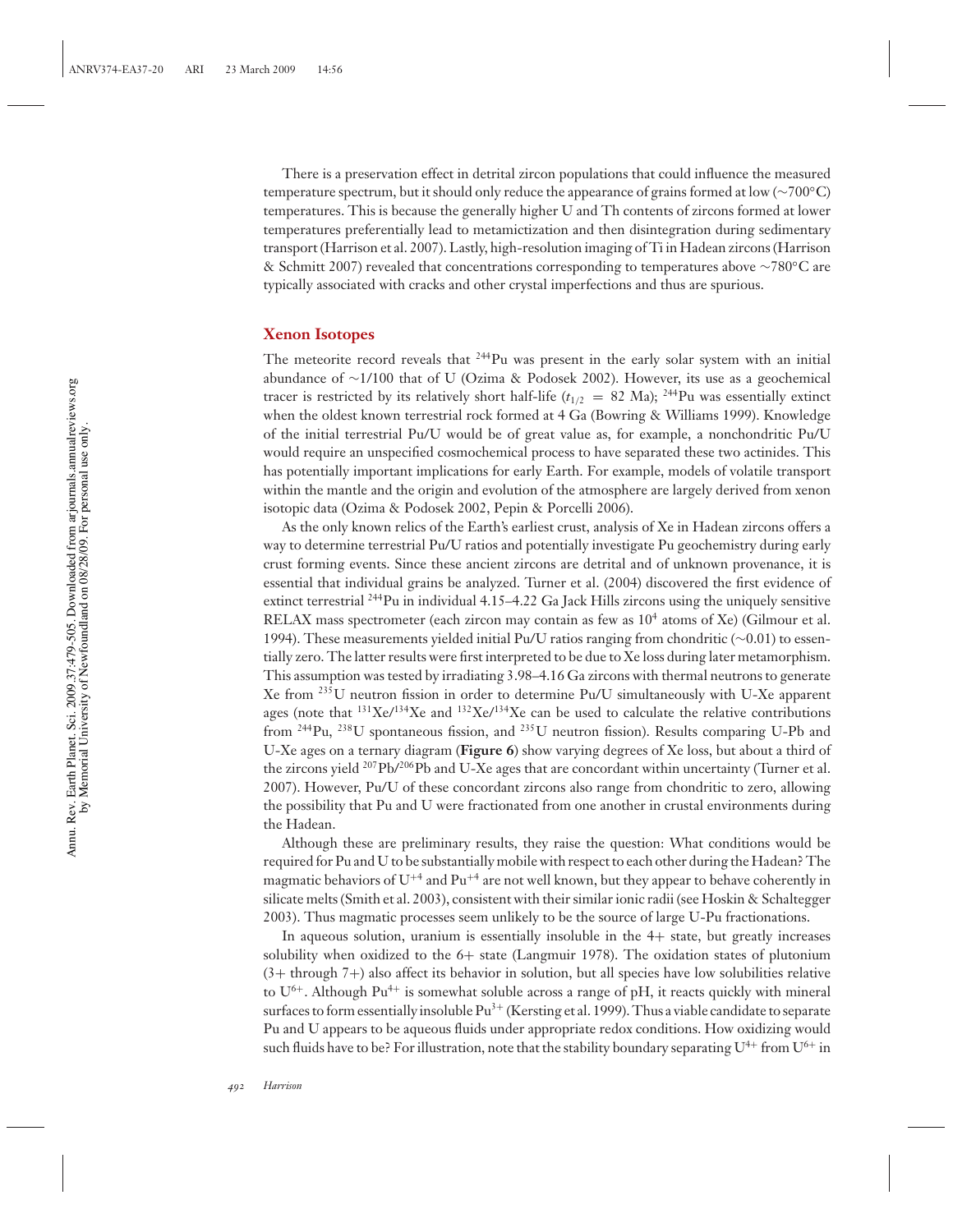

Plot of <sup>131</sup>Xe/<sup>134</sup>Xe and <sup>132</sup>Xe/<sup>134</sup>Xe for neutron irradiated Jack Hills zircons (modified from Turner et al. 2007). Data shown as blue circles have U-Xe and  $207Pb/206Pb$  ages that are within error, whereas data shown as red open circles are clearly discordant. Although Xe loss trajectories can be complex, the observation of concordant data spanning the Pu/U range from zero to chondritic (∼0.01) is suggestive of Pu-U fractionation in aqueous fluids.

fluids containing dilute concentrations of  $Ca^{+2}$  and  $SiO<sub>2</sub>$  in solution at 25°C and 1 bar (**Figure 7**) is at an *f*<sub>O</sub>, of 10<sup>-50</sup> for a pH of five. Thus, the apparent early fractionation of U from Pu need not have involved strongly oxidizing solutions. The large variations in Pu/U seen in Hadean granitoid zircons could well reflect the interaction of their protoliths with water-rich fluids expected under early Earth conditions.

## **Li Isotopes**

Isotopic analyses of Hadean Jack Hills zircons show  $\delta^7$ Li, ranging from −19 to +13‰ (Ushikubo et al. 2008). The highly negative values may reflect zircon crystallization from a source that experienced intense weathering. This would then place the crustal protolith at the Earth's surface at some point in its history. A limitation of this interpretation is that  $Li<sup>+</sup>$  diffuses readily in silicate minerals, even at relatively low temperatures (e.g., Giletti & Shanahan 1997) and thus could have exchanged with species such as  $H^+$  during metamorphism. Were this the case, the measured isotopic compositions could reflect postdepositional alteration in the host quartzite rather than an intrinsic property of the zircon's protolith.

## **EVIDENCE OF HADEAN CRUST AT 4.5 Ga**

Studies of initial  $176$ Hf/<sup>177</sup>Hf in >4 Ga detrital Jack Hills zircons show large deviations in  $\varepsilon_{\text{HfT}}$ from bulk silicate Earth (Kinny et al. 1991; Amelin et al. 1999; Harrison et al. 2005, 2008;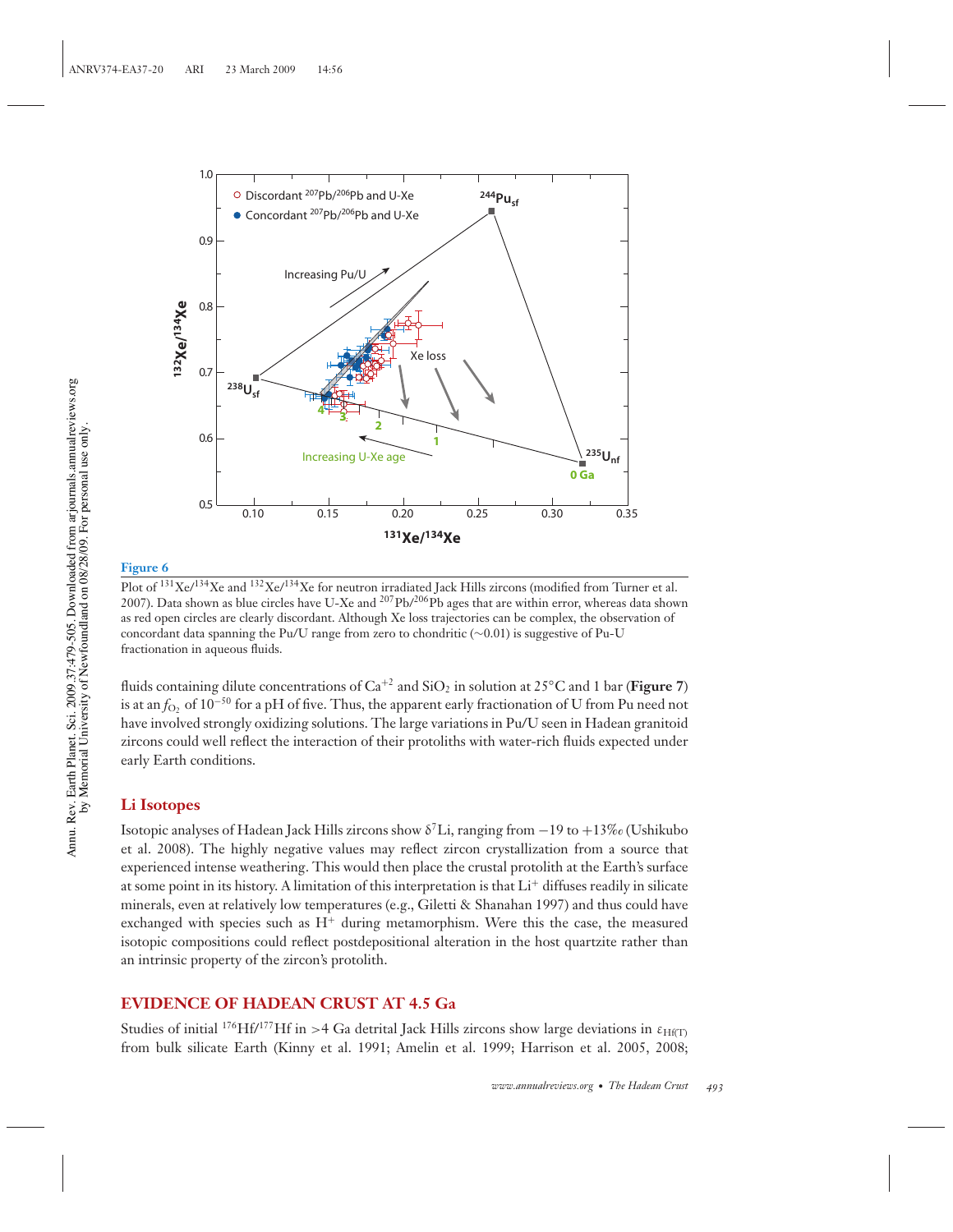

Activity versus pH plot showing stability relationships at 25◦C and 1 bar in several oxidation-reduction systems, assuming  $a_{Ca2+} = 10^{-3}$ ,  $a_{SiO_{2(aq)}} = 10^{-4}$ , and  $a_i$  (other aqueous ions) = = 10<sup>-6</sup>. Uranophane =  $Ca(UO<sub>2</sub>)<sub>2</sub>(SiO<sub>3</sub>OH)<sub>2</sub>·5H<sub>2</sub>O$ . Note that under these conditions, the uranyl ion (i.e., U<sup>+6</sup>) forms at remarkably low  $f_{\text{O}_2}$  (Dimitri Sverjensky, personal communication). Thus, the apparent early fractionation of U from Pu need not have involved strongly oxidizing solutions.

Blichert-Toft & Albarède 2008) that have been interpreted to reflect an early major differentiation of the silicate Earth (**Figure 8**). In attempts to quantify this, Blichert-Toft & Albarede ` (2008) and Harrison et al. (2008) undertook Monte Carlo modeling of these data by associating  $\varepsilon_{Hf}$  with <sup>176</sup>Lu/<sup>177</sup>Hf obtained by random sampling of a function derived by compiling Lu/Hf from volcanic rocks. The peak in this distribution (Lu/Hf  $\approx 0.01$ ) is characteristic of the average ratio in the tonalite-trondhjemite-granodiorite (TTG) suite (Condie 1993). Although assuming extraction from a depleted mantle composition rather than a chondritic uniform reservoir (CHUR) increases the average extraction age, the overall results are consistent with the formation of crust occurring essentially continuously since 4.5 Ga. To underscore this, a subset of the data of Harrison et al. (2008) yields  $\varepsilon$ <sub>Hf</sub> within uncertainty of the solar system initial ratio (Bouvier et al. 2008), requiring that the zircon protoliths had been removed from a CHUR by 4.5 Ga (cf. Allegre et al. 2008).

Harrison et al. (2005) also reported several Hadean Jack Hills zircons with positive  $\varepsilon_{\text{Hf}}$ , including one as high as  $+15$ , which they interpreted as evidence that a significant volume of mantle had been depleted to form an enriched reservoir—possibly continental crust. In a larger follow-up study, however, Harrison et al. (2008) did not observe any Hadean Jack Hills zircons with positive  $\varepsilon$ <sub>Hf</sub>. Blichert-Toft & Albarède (2008) did report additional positive values, but it remains possible that calculation artifacts in their bulk analysis approach, as opposed to the more spatially selective laser ablation method, are responsible. Indeed, nonlinear calculation artifacts (Harrison et al. 2005) are of real concern in estimating  $\varepsilon$ <sub>Hf</sub> for ancient zircons.

The most robust aspect of this growing data set (**Figure 8**) is the cluster of results along a line corresponding to a Lu/Hf  $\approx 0.01$ , a value characteristic of continental crust. Extrapolation of this trend yields a present-day  $\varepsilon_{\text{Hf(T)}}$  of approximately  $-100$ , which is substantially lower than the most negative value yet seen (Vervoort & Blichert-Toft 1999). Indeed, the early Archean record shows only ∼8 ε variation in <sup>176</sup>Hf/<sup>177</sup>Hf centered about the bulk Earth Lu/Hf. Harrison et al. (2005) inferred this to reflect a ∼150 Ma timescale of crust-mantle recycling and mantle mixing during the Hadean. This estimate is consistent with subsequent numerical simulations of early Earth convection scenarios (Coltice & Schmalzl 2006). The continental trend may also bear on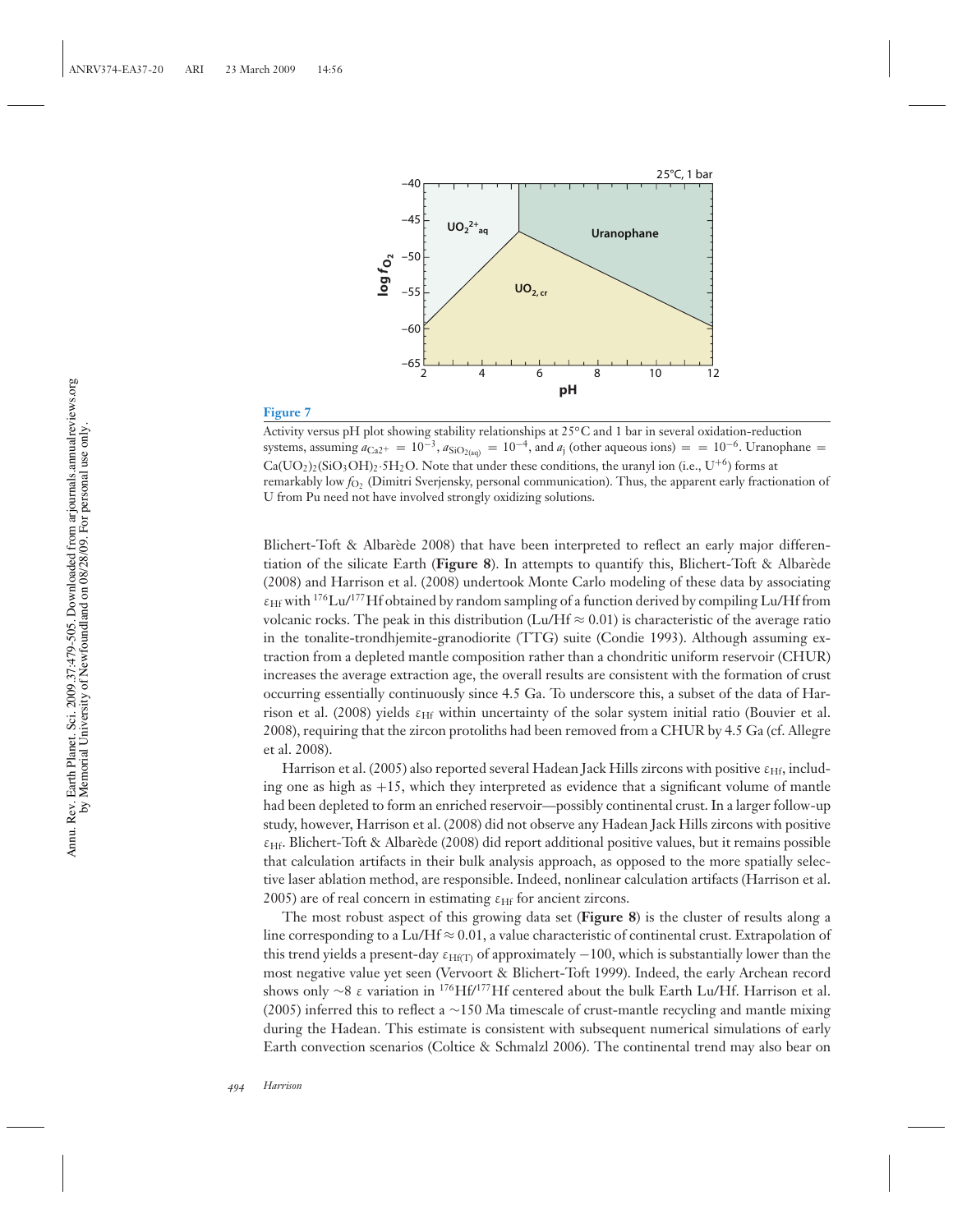

Plot of  $\varepsilon$ <sub>Hf(T)</sub> versus age for more than 300 Lu-Hf measurements on zircons with <sup>207</sup>Pb/<sup>206</sup>Pb ages up to 4.36 Ga. Data from Blichert-Toft & Albarède (2008) (*green circles*) are bulk <sup>207</sup>Pb/<sup>206</sup>Pb ages corrected for common Pb, assuming Th/U = 1 and concordancy between the U/Pb and Th/Pb systems with  $\varepsilon_{\text{Hf}}$ corrected to 4.1 Ga. Gray lines emerging at 4.56 Ga are trajectories showing Hf isotope evolution for  $176$ Lu/ $177$ Hf values of 0, 0.01, and 0.1.

the question of whether the bulk Earth is characterized by superchondritic Sm/Nd. Caro et al. (2008b) proposed a bulk Earth <sup>147</sup>Sm/<sup>143</sup>Nd value of 0.206, or ∼5% higher than chondritic. As the scaling between Lu/Hf and Sm/Nd for planetary processes is approximately a factor of two, this would imply a bulk Earth 176Lu/177Hf of <sup>∼</sup>0.37, which would make both the continental trend and the ε<sub>Hf</sub> values within uncertainty of the solar system initial ratio increasingly difficult to explain.

## **EVIDENCE OF HADEAN PLATE BOUNDARY INTERACTIONS**

The question of when plate tectonics began is highly contentious, with contemporary estimates ranging from 3.8 Ga to as recently as 1 Ga (see Rollinson 2007 and references therein). This extraordinary span in part reflects the contrasting criteria used for recognizing continuous subduction processes in the geologic record. For example, although trace evidence of ophiolites may extend back to ∼3.7 Ga (Furnes et al. 2007), this rock suite has a generally short (∼500 Ma) erosional lifetime (e.g., the Cenozoic Indo-Asian suture has already lost ophiolite exposure over >80% of its length; Yin & Harrison 2000). Blueschists and other accretionary rocks fare no better (Veizer & Mackenzie 2003). Thus the requirement of observing preserved sections of these transitory assemblages as evidence of plate tectonics by definition limits its recognition to rocks that are  $\leq 1$  Ga (Veizer & Jansen 1985). A few geodynamic models were proposed that push back the onset of plate tectonic behavior to ∼3.5 Ga (see Rollinson 2007 and references therein), but there was until recently little support for pre-Archean plate tectonics.

The traditional view has run along the following lines. Archaean komatiites indicate a mantle potential temperature of ∼1650◦C (Green et al. 1975), reflecting high radioactive heat production in a still hot, young Earth. Such high temperatures in a fertile mantle would result in thick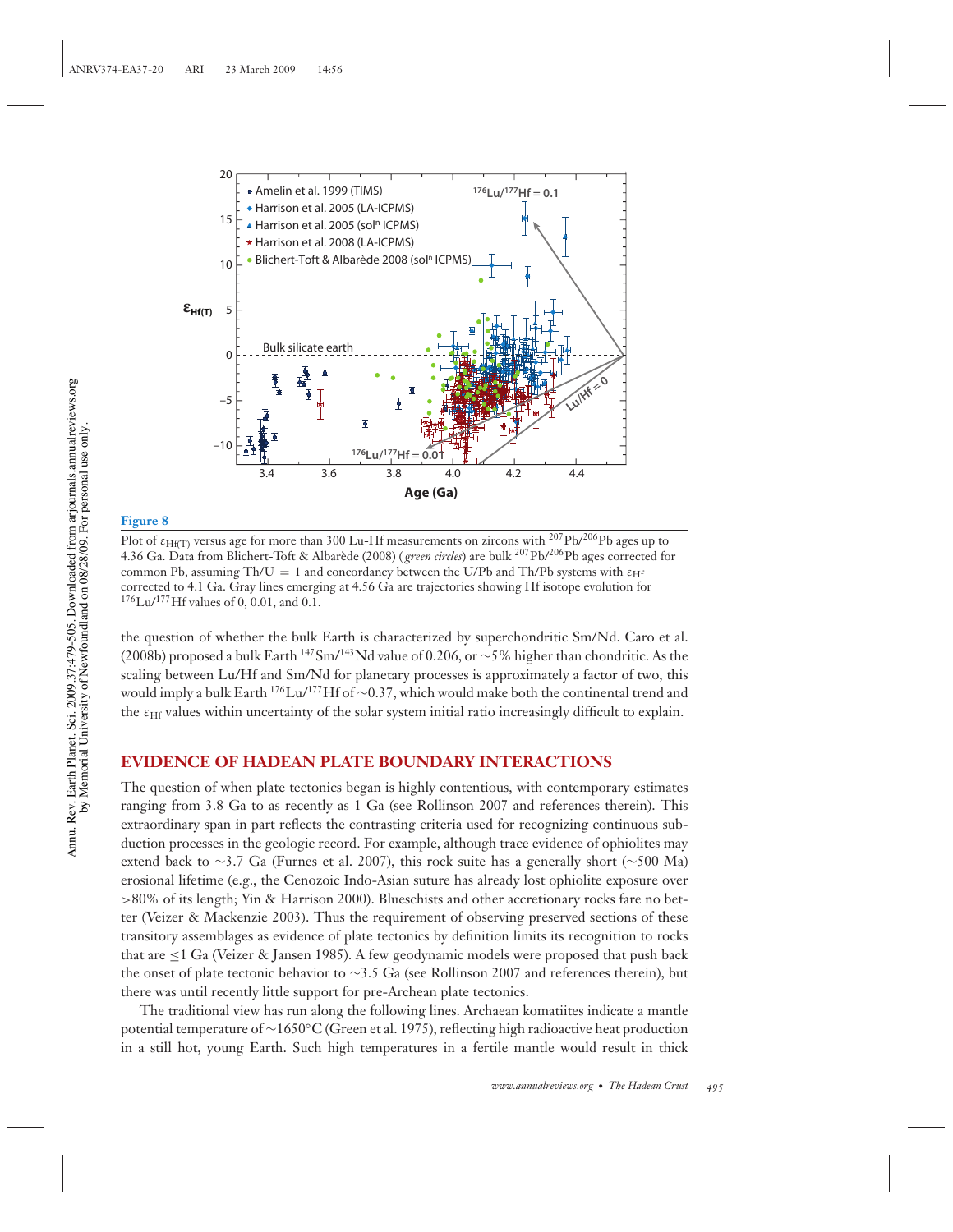(>40 km), fast-spreading oceanic crust (McKenzie & Bickle 1988) that in turn resists subduction (Davies 1992). If subduction does occur, high intrinsic Hadean heat production leads to trench lock, followed by development of a global magma ocean (Sleep 2000). Thus Hadean plate tectonics was widely viewed as unlikely.

In light of the possibility of an early  $(\geq 4.5 \text{ Ga})$  mantle depletion, Davies (2006) reexamined the possibility of plate-like behavior in the early Earth using advanced numerical methods that permit the simulation of more vigorous convection than did earlier models. High mantle potential temperatures in an initial depleted upper mantle enhances the density separation of enriched subducting oceanic crust, driving even greater upper mantle depletion that results in thin (4–6 km), highly subductable oceanic crust (Davies 2006). Other authors advocate the view that komatiites represent low (∼1450◦C) melting temperatures under water-rich conditions (Grove & Parman 2004) or that unconventional scaling relationships between Earth's heat loss and mantle temperature imply that the Hadean heat flux was similar to today (Korenaga 2003). Thus, the emerging view is more supportive of a range of Hadean geodynamic regimes, including subduction, although direct evidence has been lacking. However, Hadean zircons bear witness to environmental conditions that suggest the possibility of plate boundary magmatism at that time.

As previously noted, the Hadean zircon inclusion population is dominated by muscovite and quartz, restricting zircon crystallization to broadly peraluminous magmas at >4 kbars and <800◦C. Thermobarometric analyses of 4.02 to 4.19 Ga inclusion-bearing zircons further constrain magmatic conditions to ∼700◦C and ∼7 kbars (Hopkins et al. 2008), implying an average geotherm of  $\sim$ 35 $^{\circ}$ C km<sup>-1</sup>. This corresponds to a near surface (≤40 km) heat flow similar to the global average today (Pollack et al. 1993) and is substantially less than that inferred for global heat flow during both the Archean (150–200 mW m<sup>-2</sup>, Bickle 1978, Lambert 1981, Abbott & Hoffman 1984) and Hadean (200–250 mW m−2, Smith 1981; 160–400 mW m−2, Sleep 2000).

Because radioactive heat generation was approximately three times greater at 4.1 Ga than present, and the Earth is generally thought to have cooled by 50 to 100◦C Ga−<sup>1</sup> (Turcotte & Schubert 2002, Bedini et al. 2004; cf. Korenaga 2003), it is difficult to conceive that Hadean global heat flow was less than approximately three times higher than the <sup>∼</sup>80 mW m−<sup>2</sup> observed today. The only magmatic environment currently characterized by heat flow of  $\sim$ 1/3 the global average is where subducting oceanic lithosphere refrigerates the overlying wedge as it descends into the mantle (e.g., Pollack et al. 1993) (**Figure 9**). Given that the inclusion mineralogy of >4 Ga zircons points toward their origin in hydrous,  $SiO<sub>2</sub>$ -saturated, meta- and peraluminous melts similar to the two distinctive types of convergent margin magmas observed today (i.e., arc-type andesites and Himalayan-type leucogranites), these results are most simply interpreted as evidence that the zircons crystallized in an underthrust environment close to or at water saturation.

### **SUMMARY AND FUTURE WORK**

Although six visits to the Moon lasting only a total of two weeks returned specimens as old as 4.4 Ga, modern geochronology has failed to clearly document a single terrestrial rock significantly older than 4.0 Ga. This makes sense from the perspective of comparative planetology; the Moon is a relatively small, dead satellite, whereas the Earth is characterized by a globally dynamic regime that continuously destroys evidence of its past. This reasoning, however, has not always extended to consideration of the growth history of Earth's crust. The absence of continental crust >4 Ga has often been taken as evidence that it didn't exist. A review of continental growth models suggests that the full range of evolutionary histories remains open for the Hadean Eon, from massive early crustal development to its near absence. Thus, we need to look elsewhere for traces of this inscrutable epoch.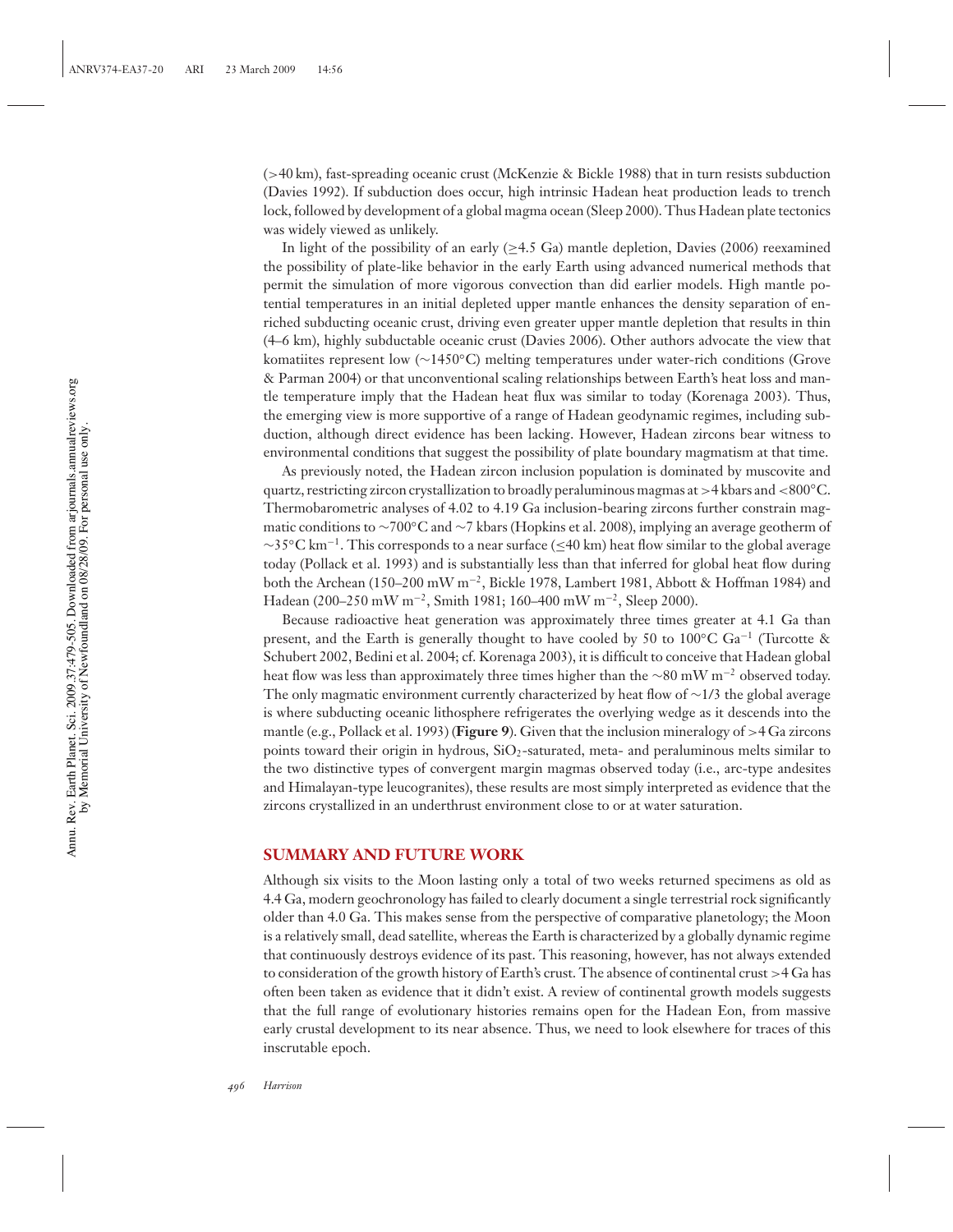

Model of plate boundary interactions today (*left*) and during the Hadean (*right*) showing the refrigerating effects of underthrusting in both cases. Note that melting at *A* today corresponds to ∼1100◦C at 70 km (∼15◦C km−1) and <sup>∼</sup>700◦C and 20 km for the Hadean (∼35◦C km−1). Both represent heat flow that is approximately one-third of the expected global averages. Relative surface heat flow is represented at the top of the figure and specifically for *A* at the bottom. Note that although surface heat flow in the magmatic arc is high (due to magmatic advection of heat), it is much lower at the source of melting. Thus the <sup>∼</sup>30◦C km−<sup>1</sup> estimated Hadean geotherm implies magmatism in an underthrust environment—possibly analogous to modern subduction. The dotted melting region shows location of the second magmatic front, which appears absent in the Hadean zircon temperature spectrum (i.e., no temperature peaks are associated with the dehydration melting associated with muscovite, biotite, or amphibole breakdown).

Examination of Hadean detrital zircons yields a host of clues about environmental conditions prior to 4 Ga, ranging from the relatively unambiguous to the speculative. These observations, shown as oval balloons in **Figure 10**, have led to several inferences: felsic crust, subaerial liquid water, and thrust burial.When taken in context with the high expected Hadean heat production and impact flux, the simplest picture that emerges is that the planet was behaving much as it does today, with bimodal crustal blocks interacting destructively at their boundaries. If such interactions are not responsible for producing both kinds of convergent-margin magmas under high-water activities in an anomalously low geothermal gradient environment during the Hadean, it isn't obvious what substantially different mechanisms could be invoked. That said, although this evidence is internally consistent, it is almost entirely indirect and open to alternate interpretations.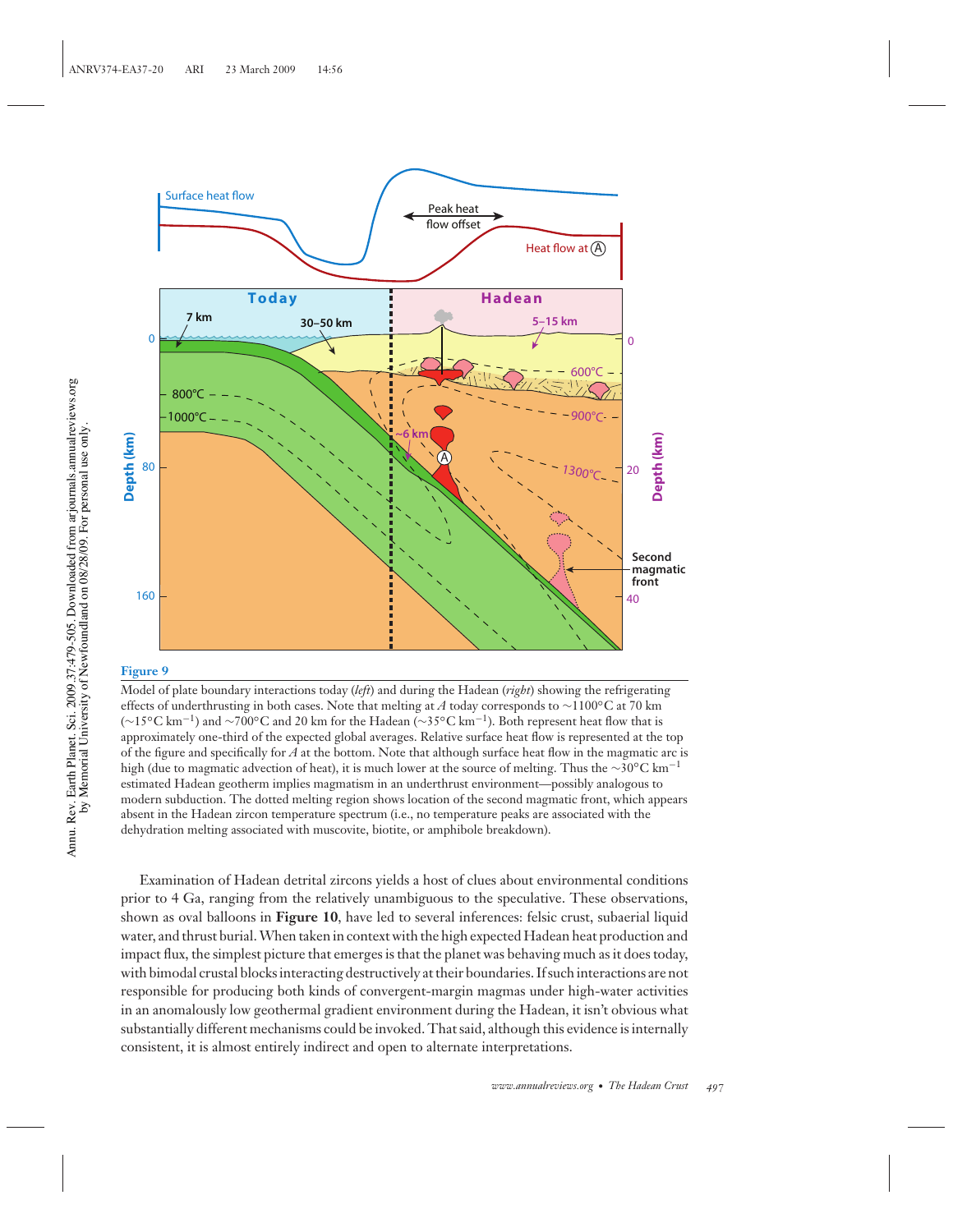#### **Observations**



#### **Figure 10**

Flow chart showing observations ( *gray*) derived from analytical and sample characterization studies of Hadean Jack Hills zircons. These data lead to the following three inferences: a Hadean hydrosphere, continental crust, and underthrusting. Together these suggest the existence of Hadean plate boundary interactions. Speculations based on this possibility are shown in the purple box.

> Given that Hadean zircons are our only sample of the first ∼600 Ma of Earth history, how can we test these ideas? Some of the hypotheses proposed for the origin of Hadean zircons can be tested by coupled  $\delta^{18}O$ , Pu/U, Lu-Hf,  $T_{\text{zir}}$ , REE, etc. measurements on individual grains; e.g., the Hadean Waterworld hypothesis suggests correlations between  $\delta^{18}O$  and Pu/U. As we move away from the discovery and technique development phase, many more such measurements will certainly be undertaken. A further opportunity is to greatly expand the search for Hadean detrital/inherited zircons in Archean quartzites and orthogneisses. Twenty-five years ago it seemed inconceivable that we might find terrestrial fragments significantly older than  $4$  Ga (e.g., Schärer & Allegre 1985), but we now know of five locations on the planet with zircons at least this old ` and many much older. Concerns that the ancient detrital zircons are unrepresentative of Hadean Earth would potentially be transcended by discovery of numerous geographically dispersed sites. Indeed, where, one might ask, are all the zircons expected to have formed at  $>800°C$  by impact processes (Watson & Harrison 2005)? The absence of such a population signals either a profound sampling problem or a tantalizing hint of a history much different than previously supposed.

> Lastly, as virtually all researchers agree that life could not have emerged until there was water at or near the Earth's surface, a significant implication arising from study of the Hadean zircons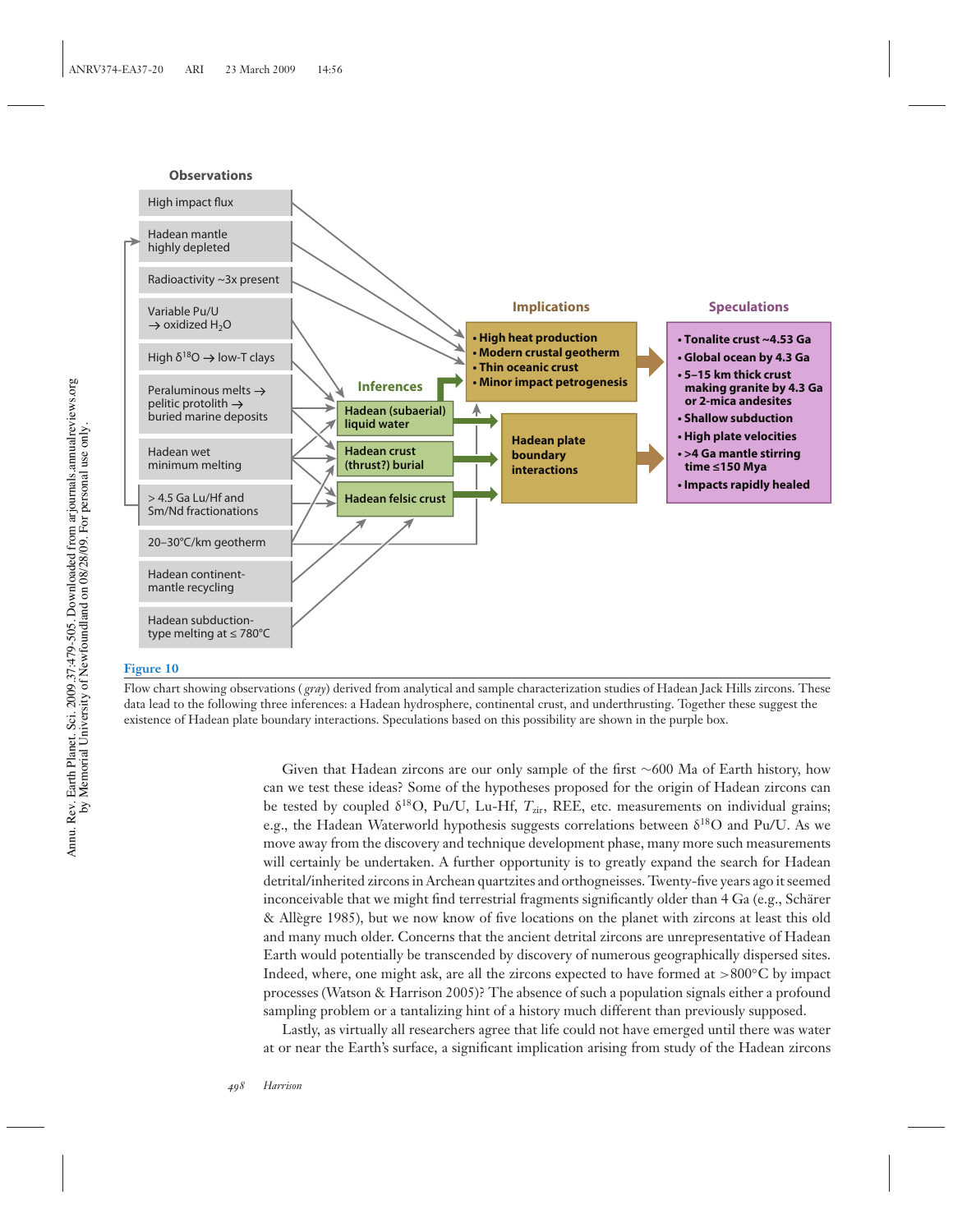is that our planet may have been habitable as much as 600 million years earlier than previously suggested (Mojzsis et al. 1996). Indeed, recent estimates for the time of molecular divergence among archaebacteria are consistent with ages as old as 4.1 Ga (Battistuzzi et al. 2004), allowing the possibility that the Hadean supported the cradle of life on our planet.

## **DISCLOSURE STATEMENT**

The author is not aware of any biases that might be perceived as affecting the objectivity of this review.

## **ACKNOWLEDGMENTS**

The ideas expressed in this paper were developed collaboratively with numerous colleagues, including Stephen Mojzsis, Bruce Watson, Rick Ryerson, Grenville Turner, Jamie Gilmour, Craig Manning, Janne Blichert-Toft, Francis Albarede, Dustin Trail, and Michelle Hopkins. I thank Oscar Lovera, Trevor Ireland, Peter Holden, Zane Bruce, and Sally Mussett for sharing their expertise in technical and analytical methods. Thoughtful reviews of the paper were provided by Kevin Burke, Bob Stern, and Kevin McKeegan. This work was supported by NSF grant EAR-0635969 and ARC grant DP0666497. I acknowledge facility support from the Instrumentation and Facilities Program of the National Science Foundation.

## **LITERATURE CITED**

- Abbott DH, Hoffman SE. 1984. Archaean plate tectonics revisited. Part 1. Heat flow, spreading rate, and the age of subducting oceanic lithosphere and their effects on the origin and evolution of continents. *Tectonics* 3:429–48
- Abe Y. 2007. Behavior of water during terrestrial planet formation. *Geochim. Cosmochim. Acta Suppl.* 71:A2
- Allègre CJ, Manhès G, Göpel C. 2008. The major differentiation of the Earth at ~4.45 Ga. *Earth Planet. Sci. Lett.* 267:386–98
- Allegre CJ. 1982. Chemical geodynamics. ` *Tectonophysics* 81:109–32
- Amelin YV. 2004. Sm-Nd systematics of zircon. *Chem. Geol.* 211:375–87
- Amelin YV. 1998. Geochronology of the Jack Hills detrital zircons by precise U-Pb isotope dilution analysis of crystal fragments. *Chem. Geol.* 146:25–38
- Amelin YV, Lee DC, Halliday AN, Pidgeon RT. 1999. Nature of the Earth's earliest crust from hafnium isotopes in single detrital zircons. *Nature* 399:252–55
- Armstrong RL. 1968. A model for the evolution of strontium and lead isotopes in a dynamic Earth. *Rev. Geophys.* 6:175–99
- Armstrong RL. 1981. Radiogenic isotopes: the case for crustal recycling on a near-steady-state no-continentalgrowth Earth. *Philos. Trans. R. Soc. London Ser. A* 301:443–71
- Armstrong RL. 1991. The persistent myth of crustal growth. *Aust. J. Earth Sci.* 38:613–30
- Asahara Y, Ohtani E. 2001. Melting relations of the hydrous primitive mantle in the CMAS-H2O system at high pressures and temperatures, and implications for generation of komatiites. *Phys. Earth Planet. Inter.* 125:31–44
- Battistuzzi FU, Feijão A, Hedges SB. 2004. A genomic timescale of prokaryote evolution: insights into the origin of methanogenesis, phototrophy, and the colonization of land. *BMC Evol. Biol.* 4:44:doi:10.1186/1471- 2148-4-44
- Bedini RM, Blichert-Toft J, Boyet M, Albarede F. 2004. Isotopic constraints on the cooling of the continental ` lithosphere. *Earth Planet. Sci. Lett.* 223:99–111
- Bickle MJ. 1978. Heat loss from the Earth: Constraints on Archaean tectonics from the relation between geothermal gradients and the rate of plate production. *Earth Planet. Sci. Lett.* 40:301–15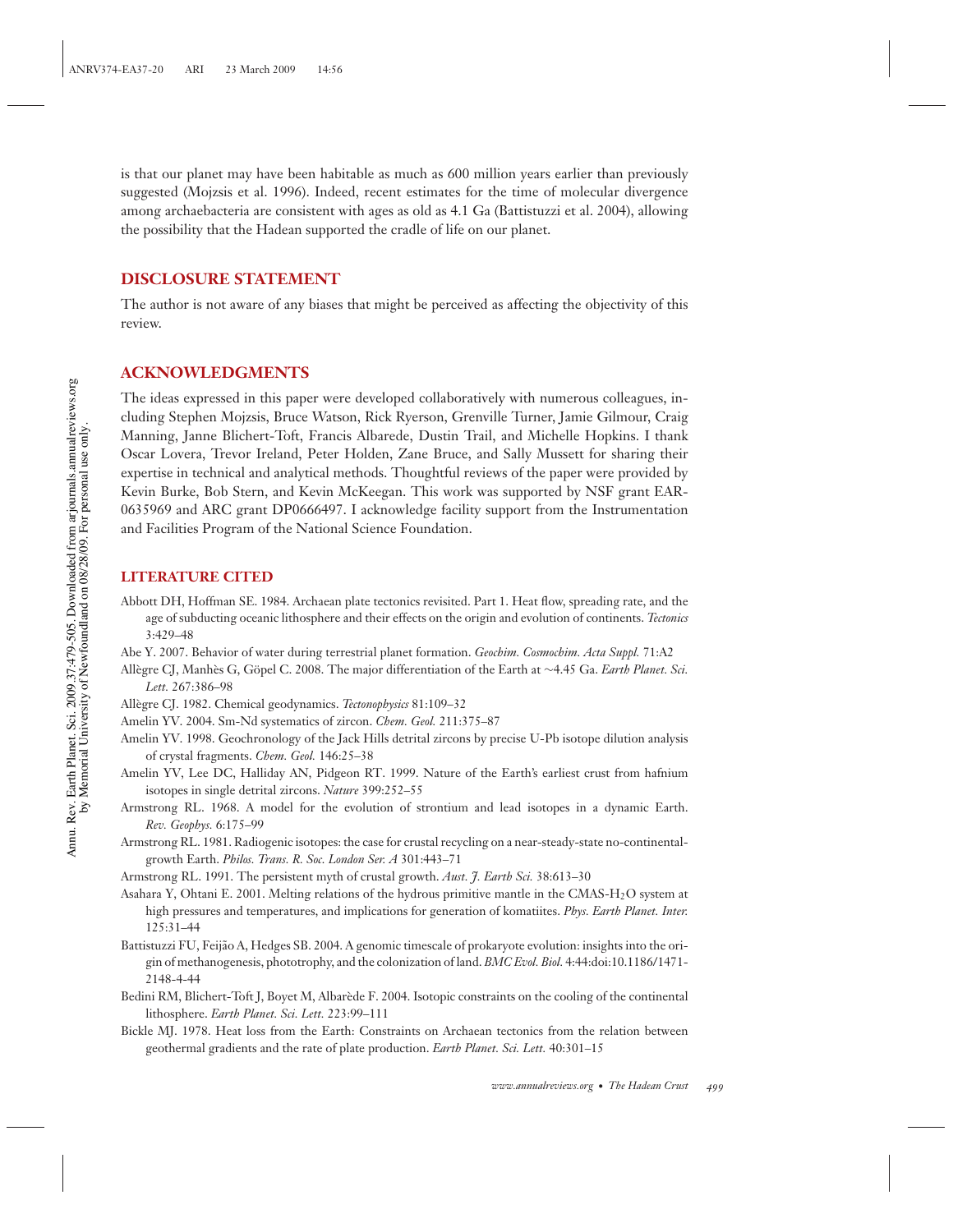- Blichert-Toft J, Albarede F. 2008. Hafnium isotopes in Jack Hills zircons and the formation of the Hadean ` crust. *Earth Planet. Sci. Lett.* 265:686–702
- Blichert-Toft J, Arndt NT. 1999. Hf isotope compositions of komatiites. *Earth Planet. Sci. Lett.* 171:439–51
- Blichert-Toft J, Arndt NT, Gruau G. 2004. Hf isotopic measurements on Barberton komatiites: effects of incomplete sample dissolution and importance for primary and secondary magmatic signatures. *Chem. Geol.* 207:261–75
- Bouvier A, Vervoort JD, Patchett PJ. 2008. The Lu-Hf and Sm-Nd isotopic composition of CHUR: constraints from unequilibrated chondrites and implications for the bulk composition of terrestrial planets. *Earth Planet. Sci. Lett.* 273:48–57
- Bowring SA, Housh T. 1995. The Earth's early evolution. *Science* 269:1535–40
- Bowring SA, Williams IS. 1999. Priscoan (4.00–4.03 Ga) orthogneisses from northwestern Canada. *Contrib. Mineral. Petrol.* 134:3–16
- Boyet M, Blichert-Toft J, Rosing M, Storey M, Telouk P, Albarède F. 2003. <sup>142</sup>Nd evidence for early Earth differentiation. *Earth Planet. Sci. Lett.* 214:427–42
- Boyet M, Carlson RW. 2006. A new geochemical model for the Earth's mantle inferred from <sup>146</sup>Sm-<sup>142</sup>Nd systematics. *Earth Planet. Sci. Lett.* 250:254–68
- Boyet M, Carlson RW. 2005. <sup>142</sup>Nd evidence for early (>4.53 billion years ago) global differentiation of the silicate Earth. *Science* 309:576–81
- Brown GC. 1979. The changing pattern of batholith emplacement during Earth history. In *Origin of Granite Batholiths: Geochemical Evidence*, ed. MP Atherton and J Tarney, Orpington, England: Shiva
- Campbell IJ. 2003. Constraints on continental growth models from Nb/U ratios in the 3.5 Ga Barberton and other Archaean basalt-komatiite suites. *Am. J. Sci.* 303:319–51
- Canup RM. 2004. Simulations of a late lunar forming impact. *Icarus* 168:433–56
- Caro G, Bennett VC, Bourdon B, Harrison TM, Mojzsis SJ, Harris JW. 2008a. Precise analysis of <sup>142</sup>Nd/<sup>144</sup>Nd in small samples: application to Hadean zircons from Jack Hills (W. Australia) and diamond inclusions from Finsch (S. Africa). *Chem. Geol.* 247:253–65
- Caro G, Bourdon B, Birck JL, Moorbath S. 2003. <sup>146</sup>Sm-<sup>142</sup>Nd evidence from Isua metamorphosed sediments for early differentiation of the Earth's mantle. *Nature* 423:428–32
- Caro G, Bourdon B, Halliday AN, Quitte G. 2008b. Non-chondritic Sm/Nd ratios in the terrestrial planets. *Geochim. Cosmochim. Acta Suppl.* 72:A138
- Caro G, Bourdon B, Wood BJ, Corgne A. 2005. Trace element fractionation in Hadean mantle generated by melt segregation from a magma ocean. *Nature* 436:246–49
- Cavosie AJ, Valley JW, Wilde SA, EIMF. 2006. Correlated microanalysis of zircon: trace element, δ18O, and U–Th–Pb isotopic constraints on the igneous origin of complex >3900 Ma detrital grains. *Geochim. Cosmochim. Acta* 70:5601–16
- Cavosie AJ, Valley JW, Wilde SA. 2005. Magmatic  $\delta^{18}O$  in 4400–3900 Ma detrital zircons: a record of the alteration and recycling of crust in the Early Archean. *Earth Planet. Sci. Lett.* 235:663–81
- Cavosie AJ, Wilde SA, Liu D, Weiblen PW, Valley JW. 2004. Internal zoning and U–Th–Pb chemistry of Jack Hills detrital zircons: a mineral record of early Archean to Mesoproterozoic (4348–1576 Ma) magmatism. *Precambr. Res.* 135:251–79
- Chambers J. 2004. Planetary accretion in the inner Solar System. *Earth Planet Sci. Lett.* 223:241–52
- Cherniak DJ, Watson EB. 2003. Diffusion in zircon. See Hanchar & Hoskin 2003, pp. 89–112
- Cherniak DJ, Watson EB. 2007. Ti diffusion in zircon. *Chem. Geol.* 242:473:483
- Collerson KD, Kamber B. 1999. Evolution of the continents and the atmosphere inferred from Th-U-Nb systematics of the depleted mantle. *Science* 283:1519–22
- Coltice N, Schmalzl J. 2006. Mixing times in the mantle of the early Earth derived from 2-D and 3-D numerical simulations of convection. *J. Geophys. Res.* 33:L23304
- Compston W, Pidgeon RT. 1986. Jack Hills, evidence of more very old detrital zircons in Western Australia. *Nature* 321:766–69
- Condie KC. 1982. *Plate Tectonics and Crustal Evolution*. New York: Pergamon. 210 pp.
- Condie KC. 1993. Chemical composition and evolution of the upper continental crust: contrasting results from surface samples and shales. *Chem. Geol.* 104:1–37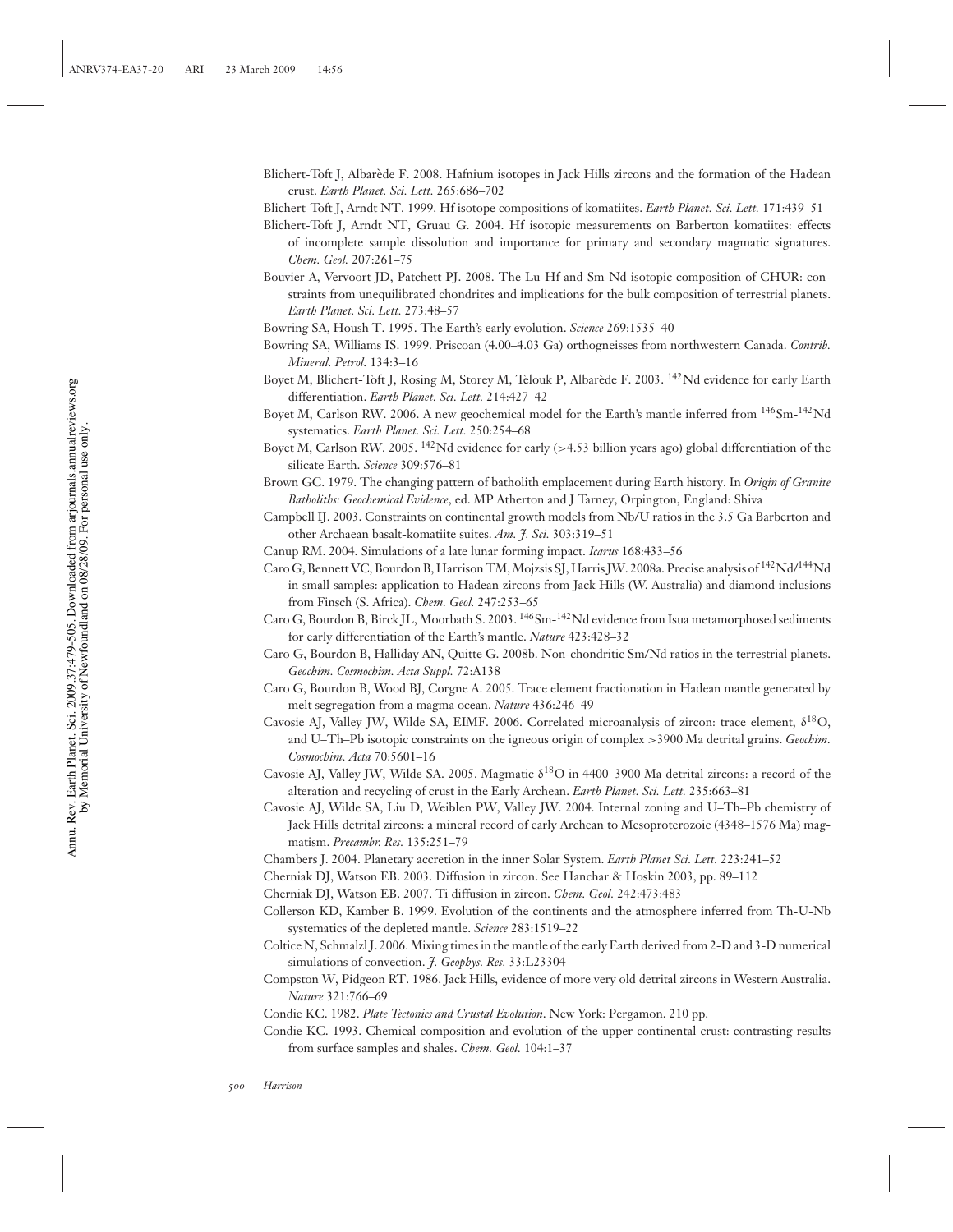- Condie KC. 2000. Episodic continental growth models: afterthoughts and extensions. *Tectonophysics* 322:153– 162
- Condie KC. 2003. Incompatible element ratios in oceanic basalts and komatiites: tracking deep mantle sources and continental growth rates with time. *Geochem. Geophys. Geosyst.* 4:1005, doi:10.1029/2002GC000333
- Condie KC. 2005. *Earth as an Evolving Planetary System*. Amsterdam: Elsevier. 447 pp.
- Coogan LA, Hinton RW. 2006. Do the trace element compositions of detrital zircons require Hadean continental crust? *Geology* 34:633–36
- Crowley JL, Myers JS, Sylvester PJ, Cox RA. 2005. Detrital zircon from the Jack Hills and Mount Narryer, Western Australia: Evidence for diverse >4.0 Ga source rocks. *J. Geol.* 113:239–63
- Davies GF. 1992. On the emergence of plate-tectonics. *Geology* 20:963–66
- Davies GF. 2002. Stirring geochemistry in mantle convection models with stiff plates and slabs. *Geochim. Cosmochim. Acta* 66:3125–42
- Davies GF. 2006. Gravitational depletion of the early Earth's upper mantle and the viability of early plate tectonics. *Earth Planet. Sci. Lett.* 243:376–82
- DePaolo DJ. 1983. The mean life of continents: estimates of continent recycling rates from Nd and Hf isotopic data and implications for mantle structure. *Geophys. Res. Lett.* 10:705–8
- Dewey JF, Windley BF. 1981. Growth and differentiation of the continental crust. *Philos. Trans. R. Soc. London Ser. A* 301:189–206
- Elkins-Tanton LT. 2008. Linked magma ocean solidification and atmospheric growth for Earth and Mars. *Earth Planet. Sci. Lett.* 271:181–91
- Elkins-Tanton LT, Parmentier EM, Hess PC. 2007. The effects of magma ocean depth and initial composition on planetary differentiation. *Lunar Planet. Sci. Conf.* XXXVIII
- Engel AEJ. 1963. Geologic evolution of North America. *Science* 140:143–55
- Eriksson PG. 1999. Sea level changes and the continental freeboard concept: general principles and application to the Precambrian. *Precambr. Res.* 97:143–54
- Ewing RC, Meldrum A, Wang L, Weber WJ, Corrales LR. 2003. Radiation effects in zircons. See Hanchar & Hoskins 2003, pp. 387–425
- Ferry JB, Watson EB. 2007. New thermodynamic models and revised calibrations for the Ti-in-zircon and Zr-in-rutile thermometers. *Contrib. Mineral. Petrol.* 154:429–37
- Froude DO, Ireland TR, Kinny PD, Williams IS, Compston W. 1983. Ion microprobe identification of 4,100–4,200 Myr-old terrestrial zircons. *Nature* 304:616–18
- Fu B, Page FZ, Cavosie AJ, Fournelle J, Kita NT, et al. 2008. Ti-in-zircon thermometry: applications and limitations. *Contrib. Mineral. Petrol.* 156:197–215
- Furnes H, de Wit M, Staudigel H, Rosing M, Muehlenbachs K. 2007. A vestige of Earth's oldest ophiolite. *Science* 315:1704–7
- Fyfe WS. 1978. The evolution of the Earth's crust: modern plate tectonics to ancient hot spot tectonics? *Chem. Geol.* 23:89–114
- Galer SJG, Goldstein SL. 1991. Early mantle differentiation and its thermal consequences.*Geochim. Cosmochim. Acta* 55:227–39
- Genda H, Abe Y. 2005. Enhanced atmospheric loss on protoplanets at the giant impact phase in the presence of oceans. *Nature* 433:842–44
- Ghiorso MS, Sack RO. 1995. Chemical mass-transfer in magmatic processes. 4. A revised and internally consistent thermodynamic model for the interpolation and extrapolation of liquid-solid equilibria in magmatic systems at elevated-temperatures and pressures. *Contrib. Mineral. Petrol.* 119:197–212
- Giletti BJ, Shanahan TM. 1997. Alkali diffusion in plagioclase feldspar. *Chem. Geol.* 139:3–20
- Gilmour JD, Lyon IC, Johnston WA, Turner G. 1994. RELAX: An ultrasensitive, resonance ionization mass spectrometer for xenon. *Rev. Sci. Instrum.* 65:617–25
- Glikson A. 2006. Comment on "Zircon thermometer reveals minimum melting conditions on earliest Earth." *Science* 311:A779
- Green DH, Nicholls IA, Viljoen M, Viljoen R. 1975. Experimental demonstration of existence of peridotitic liquids in earliest Archean magmatism. *Geology* 3:11–14
- Grimes CB, John BE, Kelemen PB, Mazdab FK, Wooden JL, et al. 2007. Trace element chemistry of zircons from oceanic crust: a method for distinguishing detrital zircon provenance. *Geology* 35:643–46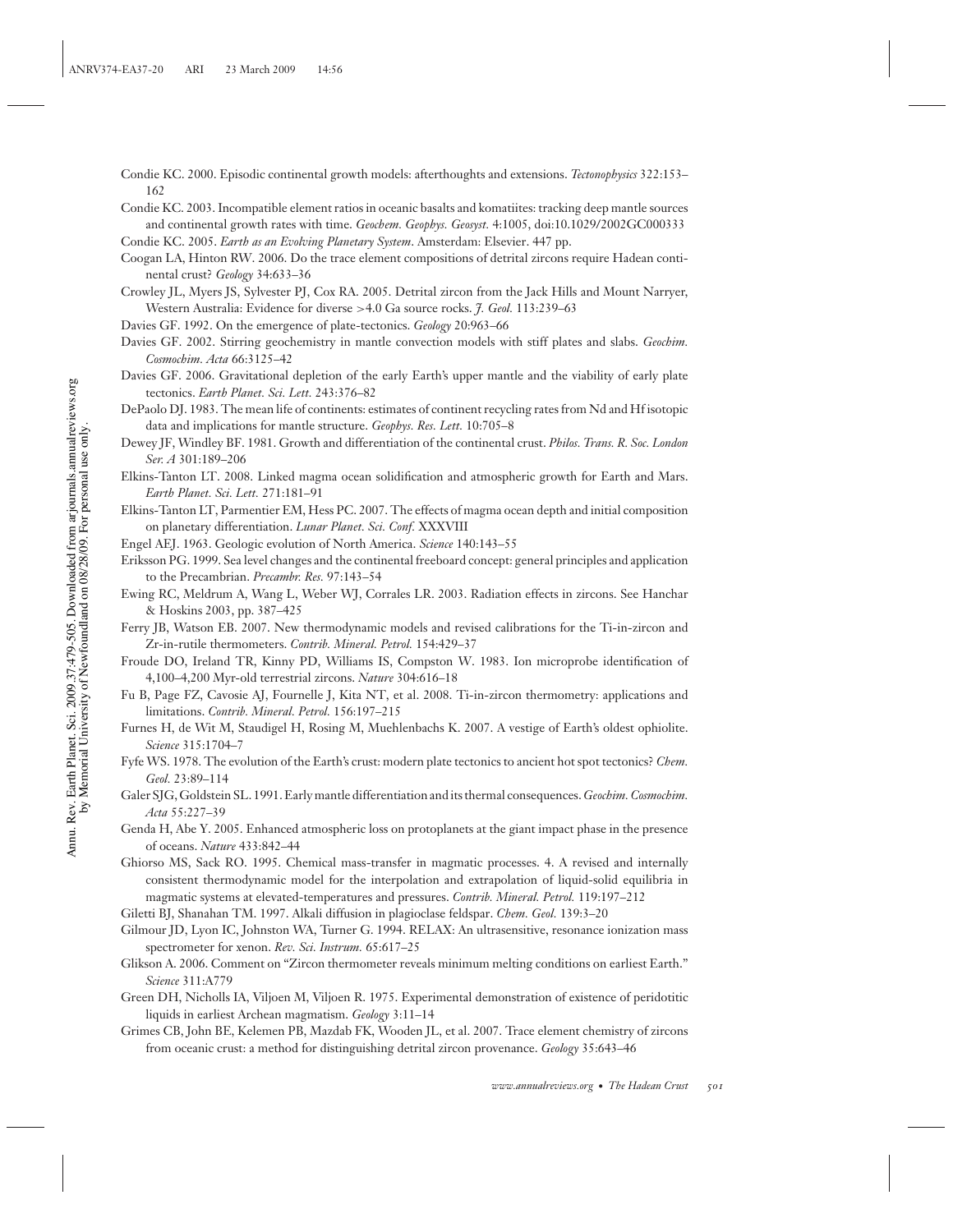- Grove TL, Parman SW. 2004. Thermal evolution of the Earth as recorded by komatiites. *Earth Planet. Sci. Lett.* 219:173–87
- Halliday A. 2008. Earth viewed from a late Moon. *Geochim. Cosmochim. Acta Suppl.* 72:A344
- Hanchar JM, Hoskin PWO, eds. 2003. *Zircon. Rev. Mineral. Geochem*. Vol. 53. Washington, DC: Mineral. Soc. 345 pp.
- Harrison TM, Blichert-Toft J, Müller W, Albarède F, Holden P, Mojzsis SJ. 2005. Heterogeneous Hadean hafnium: evidence of continental crust by 4.4–4.5 Ga. *Science* 310:1947–50
- Harrison TM, Schmitt AK. 2007. High sensitivity mapping of Ti distributions in Hadean zircons. *Earth Planet. Sci. Lett.* 261:9–19
- Harrison TM, Schmitt AK, McCulloch MT, Lovera OM. 2008. Early (≥4.5 Ga) formation of terrestrial crust: Lu-Hf, δ18O, and Ti thermometry results for Hadean zircons. *Earth Planet. Sci. Lett.* 268:476–86
- Harrison TM, Watson EB, Aikman AK. 2007. Temperature spectra of zircon crystallization in plutonic rocks. *Geology* 35:635–38
- Hellebrand E, Möller A, Whitehouse M, Cannat M. 2007. Formation of oceanic zircons. Geochim. Cosmochim. *Acta Suppl.* 71:A391
- Hofmann AW, Jochum KP, Seufert M, White WM. 1986. Nd and Pb in oceanic basalts: new constraints on mantle evolution. *Earth Planet. Sci. Lett.* 79:33–45
- Hopkins M, Harrison TM, Manning CE. 2008. Low heat flow inferred from >4 Ga zircons suggests Hadean plate boundary interactions. *Nature* 456:493–96
- Hoskin PWO, Schaltegger U. 2003. The composition of zircon and igneous and metamorphic petrogenesis. *Rev. Mineral. Geochem.* 53:27–62
- Hurley PM, Hughes H, Pinson WH, Fairbairn HW, Faure G. 1962. Radiogenic strontium-87 model of continent formation. *J. Geophys. Res.* 67:5315–34
- Hurley PM, Rand JR. 1969. Pre-drift continental nuclei. *Science* 164:1229–42
- Iizuka T, Horie K, Komiya T, Maruyama S, Hirata T, et al. 2006. 4.2 Ga zircon xenocryst in an Acasta gneiss from northwestern Canada: Evidence for early continental crust. *Geology* 34:245–48
- Ireland TR, Wlotzka F. 1992. The oldest zircons in the solar system. *Earth Planet. Sci. Lett.* 109:1–10
- Jacobsen S. 2005. The Hf-W isotopic system and the origin of the Earth and Moon. *Annu. Rev. Earth Planet. Sci.* 33:531–70
- Kersting AB, Efurd DW, Finnegan DL, Rokop DJ, Smith DK, Thompson JL. 1999. Migration of plutonium in groundwater at the Nevada Test Site. *Nature* 397:56–59
- Kinny PD, Compston W, Williams IS. 1991. A reconnaissance ion-probe study of hafnium isotopes in zircons. *Geochim. Cosmochim. Acta* 55:849–59
- Korenaga J. 2003. Energetics of mantle convection and the fate of fossil heat. *Geophys. Res. Lett.* 30:1437
- Krot AN, Amelin Y, Cassen P, Meibom A. 2005. Young chondrules in CB chondrites from a giant impact in the early solar system. *Nature* 436:989–92
- Lambert RStJ. 1981. Earth tectonics and thermal history: review and a hot-spot model for the Archaean. In *Precambrian Plate Tectonics*, ed. A Kroner, pp. 57–90. Amsterdam: Elsevier
- Langmuir D. 1978. Uranium solution-mineral equilibria at low temperatures with application to sedimentary ore deposits. *Geochim. Cosmochim. Acta* 42:547–69
- Lee D, Halliday A. 1995. Hafnium-tungsten chronometry and the timing of terrestrial core formation. *Nature* 378:771–74
- Luth WC, Jahns RH, Tuttle OF. 1964. The granite system at pressure of 4 to 10 kilobars. *J. Geophys. Res.* 69:759
- Maas R, Kinny PD,Williams I, Froude DO, CompstonW. 1992. The Earth's oldest known crust: a geochronological and geochemical study of 3900–4200 Ma old detrital zircons from Mt. Narryer and Jack Hills, Western Australia. *Geochim. Cosmochim. Acta* 56:1281–300
- Maas R, McCulloch MT. 1991. The provenance of Archean clastic metasediments in the Narryer gneiss complex, Western Australia: trace element geochemistry, Nd isotopes, and U-Pb ages from detrital zircons. *Geochim. Cosmochim. Acta* 55:1915–32
- McCulloch MT, Bennett VC. 1993. Progressive growth of the Earth's continental crust and depleted mantle: constraints from 143Nd-142Nd isotopic systematics. *Lithos* 30:237–55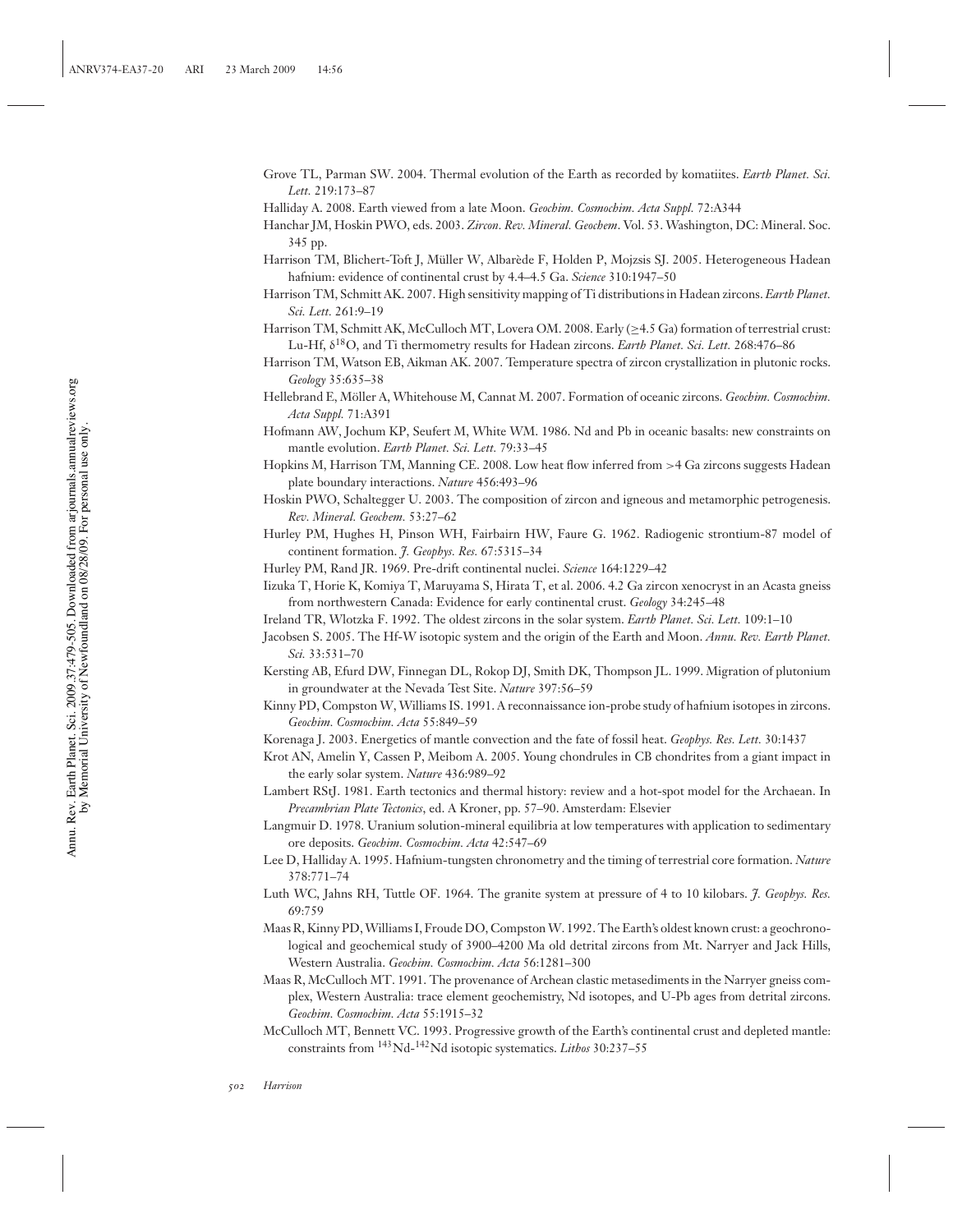- McKenzie D, Bickle MJ. 1988. The volume and composition of melt generated by extension of the lithosphere. *J. Petrol.* 29:625–79
- McLennan SM, Taylor SR. 1982. Geochemical constraints on the growth of continental crust. *J. Geol.* 9:342–54
- McLennan SM, Taylor SR. 1991. Sedimentary rocks and crustal evolution: tectonic setting and secular trends. *J. Geol.* 99:1–21
- Menneken M, Nemchin AA, Geisler T, Pidgeon RT, Wilde SA. 2007. Hadean diamonds in zircon from Jack Hills, Western Australia. *Nature* 448:917–20
- Mojzsis SJ, Arrhenius G, McKeegan KD, Harrison TM, Nutman AP, Friend CRL. 1996. Evidence for life on Earth by 3800 Myr. *Nature* 384:55–59
- Mojzsis SJ, Harrison TM, Pidgeon RT. 2001. Oxygen-isotope evidence from ancient zircons for liquid water at the Earth's surface 4,300 Myr ago. *Nature* 409:178–81
- Moorbath S. 1976. Age and isotope constraints for the evolution of Archean crust the Earth. In *The Early History of the Earth*, ed. BF Windley, pp. 351–64. London: Wiley
- Moorbath S. 1975. Evolution of Precambrian crust from strontium isotopic evidence. *Nature* 254:395–98
- Morgan P. 1985. Crustal radiogenic heat production and the selective survival of ancient continental crust. *Proc. Lunar Planet. Sci. Conf. J. Geophys. Res. Suppl.* 90:C561–70
- Morgan P. 1989. Thermal factors controlling crustal stabilization. *28th Int. Geol. Congr.* Washington, DC. Abstr. 3:333
- Morse SA. 1986. Origin of earliest planetary crust: role of compositional convection. *Earth Planet. Sci. Lett.* 81:118–26
- Nelson DR, Robinson BW, Myers JS. 2000. Complex geological histories extending for ≥4.0 Ga deciphered from xenocryst zircon microstructures. *Earth Planet. Sci. Lett.* 181:89–102
- Nutman AP. 2006. Comments on "Zircon thermometer reveals minimum melting conditions on earliest Earth." *Science* 311:779
- O'Neil J, Carlson RW, Francis D, Stevenson RK. 2008. Neodymium-142 evidence for Hadean mafic crust. *Science* 321:1828–31
- O'Neil JR, Chappell BW. 1977. Oxygen and hydrogen isotope relations in the Berridale Batholith, Southeastern Australia. *J. Geol. Soc. London* 133:559–71
- O'Nions RK, Evensen NM, Hamilton PJ. 1979. Geochemical modeling of mantle differentiation and crustal growth. *J. Geophys. Res.* 84:6091–101
- Ozima M, Podosek FA. 2002. *Noble Gas Geochemistry*. Cambridge, UK: Cambridge Univ. Press. 291 pp.
- Pahlevan K, Stevenson DJ. 2007. Equilibration in the aftermath of the lunar-forming giant impact. *Earth Planet. Sci. Lett.* 262:438–49
- Patchett PJ, White WM, Feldmann H, Kielinczuk S, Hofmann A. 1984. Hafnium/rare earth element fractionation in the sedimentary system and crustal recycling into the Earth's mantle. *Earth Planet. Sci. Lett.* 69:365–78
- Peck WH, Valley JW, Wilde SA, Graham CM. 2001. Oxygen isotope ratios and rare earth elements in 3.3 to 4.4 Ga zircons: ion microprobe evidence for high δ18O continental crust and oceans in the Early Archean. *Geochim. Cosmochim. Acta* 65:4215–29
- Pepin RO, Porcelli D. 2006. Xenon isotope systematics, giant impacts, and mantle degassing on the early Earth. *Earth Planet. Sci. Lett.* 250:470–85
- Pidgeon RT. 1978. Big Stubby and the early history of the Earth. *U.S. Geol. Surv. Open File Rep.* 78–701:334–35
- Pollack HN, Hurter SJ, Johnson JR. 1993. Heat flow from the earth's interior: analysis of the global data set. *Rev. Geophys.* 31:267–80
- Reymer A, Schubert G. 1984. Phanerozoic addition rates to the continental crust and crustal growth. *Tectonics* 3:63–77
- Righter K, Drake MJ. 1999. Effect of water on metal-silicate partitioning of siderophile elements a high pressure and temperature terrestrial magma ocean and core formation. *Earth Planet. Sci. Lett.* 171:383–99
- Rollinson H. 2007. When did plate tectonics begin? *Geol. Today* 23:186–91
- Rollinson H. 2008. Ophiolitic trondhjemites: a possible analogue for Hadean felsic 'crust.' *Terra Nova* 20:364– 369
- Rubey WW. 1951. Geologic history of seawater, an attempt to state the problem. *Geol. Soc. Am. Bull.* 62:1111– 48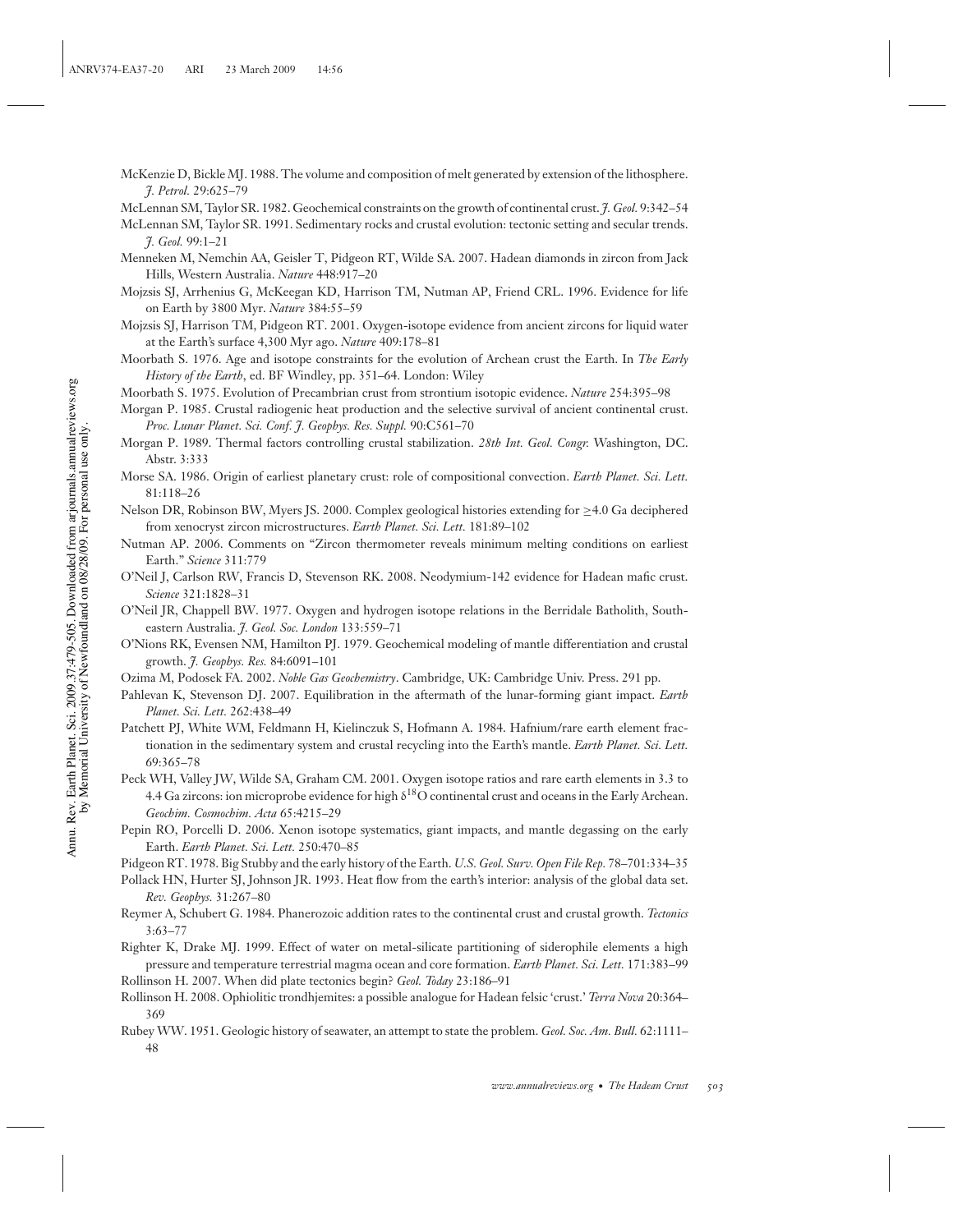- Rubie DC, Melosh HJ, Reid JE, Liebske C, Righter K. 2003. Mechanisms of metal-silicate equilibration in the terrestrial magma ocean. *Earth Planet. Sci. Lett.* 205:239–55
- Schärer U, Allègre CJ. 1985. Determination of the age of the Australian continent by single-grain zircon analysis of Mt. Narryer metaquartzite. *Nature* 315:52–55
- Scholl DW, von Huene R. 2007. Crustal recycling at modern subduction zones applied to the past—issues of growth and preservation of continental basement, mantle geochemistry and supercontinent reconstruction. *Geol. Soc. Am. Spec. Pap.* 200:9–32
- Schubert G, Reymer APS. 1985. Continental freeboard throughout geologic time. *Nature* 316:336–39
- Shaw DM. 1976. Development of the early continental crust. In *The Early History of the Earth*, ed. BF Windley, pp. 33–46. London: Wiley
- Sleep NH. 2000. Evolution of the mode of convection within terrestrial planets. *J. Geophys. Res.* 105:17563–78
- Smith DK, Williams RW, Loewen DR. 2003. Distribution, concentration, and isotope ratios of uranium and plutonium in a nuclear test cavity and collapse chimney. In *Hydrologic Resources Management Program and Underground Test Area Proj*. FY 2001–2002 Prog. Rep. UCRL-ID-154357:27–40
- Smith JV. 1981. The 1st 800 million years of earths history. *Philos. Trans. R. Soc. London Ser. A* 301:401–22
- Solomatov VS. 2007. Magma oceans and primordial mantle differentiation. In *Treatise on Geophysics*, ed. G Schubert, 9:91–120. Oxford: Elsevier
- Solomatov VS. 2000. Fluid dynamics of a terrestrial magma ocean. In *Origin of the Earth and Moon*, ed. R Canup, K Righter, pp. 323–38. Tucson: Univ. Ariz. Press
- Spaggiari CV, Pidgeon RT, Wilde SA. 2007. The Jack Hills greenstone belt, Western Australia Part 2: lithological relationships and implications for the deposition of ≥4.0 Ga detrital zircons. *Precambr. Res.* 155:261–86
- Sylvester PJ, Campbell IH, Bowyer DA. 1997. Niobium/uranium evidence for early formation of the continental crust. *Science* 275:521–23
- Taylor DJ, McKeegan KD, Harrison TM. 2008. <sup>176</sup>Lu-<sup>176</sup>Hf zircon evidence for rapid lunar differentiation. *Earth Planet. Sci. Lett.* In press
- Taylor HP, Sheppard SMF. 1986. Igneous rocks. I. Processes of isotopic fractionation and isotope systematics. In *Stable Isotopes in High Temperature Processes*, ed. JW Valley, HP Taylor, Jr, JR O'Neil. *Rev. Mineral.* 16:227–71
- Taylor SR. 1982. *Planetary Science: A Lunar Perspective*. Houston,TX: Lunar Planet. Inst. 512 pp.
- Taylor SR, McLennan SM. 1985. *The Continental Crust: Its Composition and Evolution*. Oxford: Blackwell. 312 pp.
- Tera F, Brown L, Morris J, Sacks IS, Klein J, Middleton R. 1986. Sediment incorporation in island-arc magmas: inferences from 10Be. *Geochim. Cosmochim. Acta* 50:535–50
- Touboul M, Kleine T, Bourdon B, Palme H, Wieler R. 2007. Late formation and prolonged differentiation of the Moon inferred from W isotopes in lunar metals. *Nature* 450:1206–9
- Trail D, Bindeman I, Watson EB. 2008. Experimental calibration of zircon-quartz isotope fractionation. *Geochim. Cosmochim. Acta Suppl.* 72:A344
- Trail D, Mojzsis SJ, Harrison TM. 2004. Inclusion mineralogy of pre 4.0 Ga zircons frm Jack Hills, Western Australia: a progress report. *Geochim. Cosmochim. Acta Suppl.* 68:A743
- Trail D, Mojzsis SJ, Harrison TM, Schmitt AK, Watson EB, Young ED. 2007. Constraints on Hadean zircon protoliths from oxygen isotopes, REEs and Ti-thermometry. *Geochem. Geophys. Geosyst.* 8:Q06014
- Turcotte DL, Schubert G. 2002. *Geodynamics: Applications of Continuum Physics to Geological Problems*. New York: Wiley. 2nd ed.
- Turner G, Busfield A, Crowther S, Mojzsis SJ, Harrison TM, Gilmour J. 2007. Pu-Xe, U-Xe, U-Pb chronology and isotope systematics of ancient zircons from Western Australia. *Earth Planet. Sci. Lett.* 261:491–99
- Turner G, Harrison TM, Holland G, Mojzsis SJ, Gilmour J. 2004. Xenon from extinct 244Pu in ancient terrestrial zircons. *Science* 306:89–91
- Ushikubo T, Kita NT, Cavosie AJ, Wilde SA, Rudnick RL, Valley JW. 2008. Lithium in Jack Hills zircons: evidence for extensive weathering of Earth's earliest crust. *Earth Planet. Sci. Lett.* 272:666–76
- Valley JW, Cavosie AJ, Fu B, Peck WH, Wilde SA. 2006. Comment on "Heterogeneous Hadean hafnium: evidence of continental crust at 4.4 to 4.5 Ga." *Science* 312:1139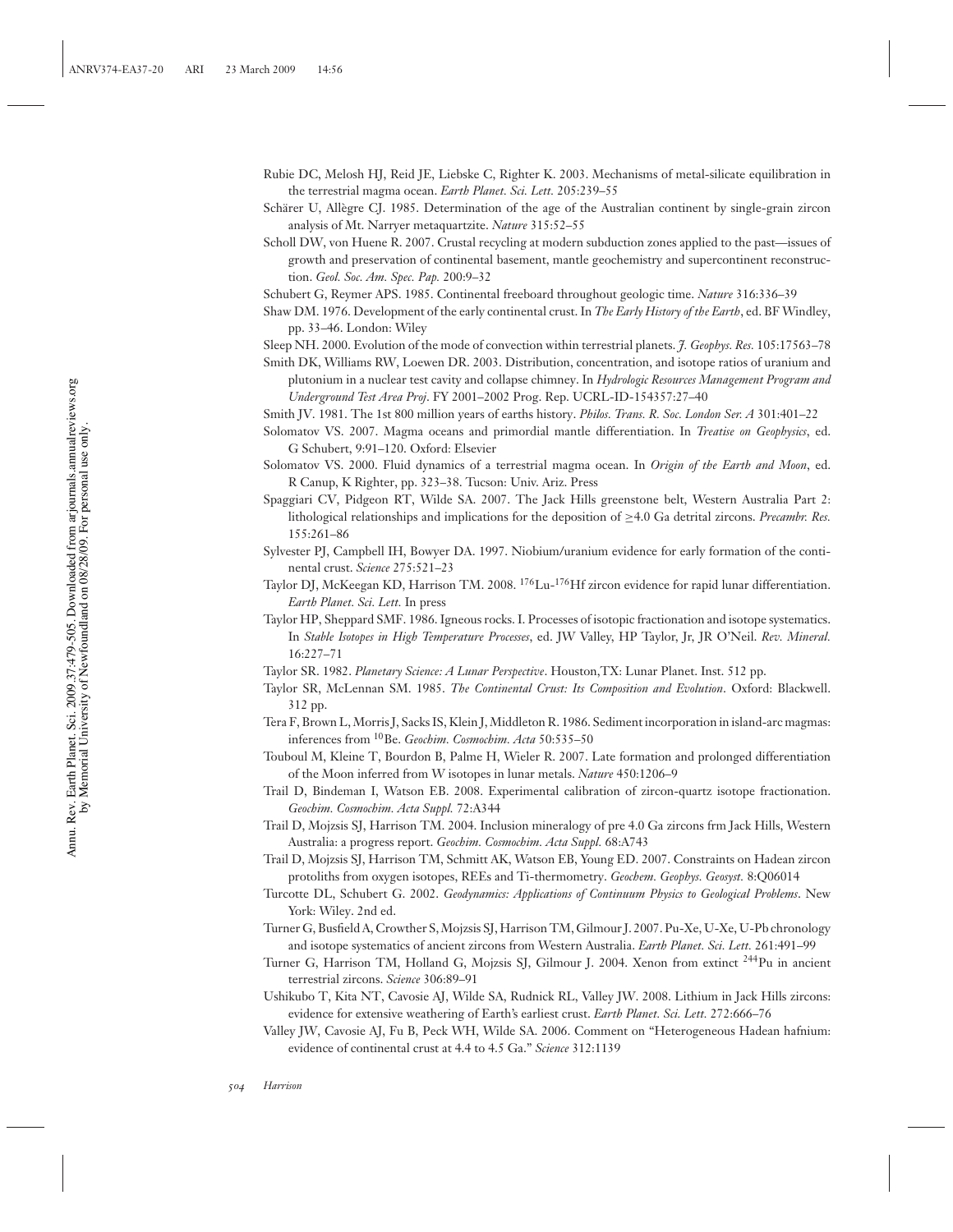- Valley JW, Chiarenzelli JR, McLelland JM. 1994. Oxygen isotope geochemistry of zircon. *Earth Planet. Sci. Lett.* 126:187–206
- Valley JW, Kinny PD, Schulze DJ, Spicuzza MJ. 1998. Zircon megacrysts from kimberlite: oxygen isotope variability among mantle melts. *Contrib. Mineral. Petrol.* 133:1–11
- Vannucchi P, Ranero CR, Galeotti S, Straub SM, Scholl DW, et al. 2003. Fast rates of subduction erosion along the Costa Rica Pacific margin: implications for nonsteady rates of crustal recycling at subduction zones. *J. Geophys. Res.* 108:2511
- Veizer J, Mackenzie FT. 2003. Evolution of sedimentary rocks. *Treatise Geochem.* 7:369–407
- Veizer J, Jansen SL. 1979. Basement and sedimentary recycling and continental evolution. *J. Geol.* 87:341–70
- Veizer J, Jansen SL. 1985. Basement and sedimentary recycling—2. Time dimension to global tectonics. *J. Geol.* 93:625-43
- Vervoort JD, Blichert-Toft J. 1999. Evolution of the depleted mantle: Hf isotope evidence from juvenile rocks through time. *Geochim. Cosmochim. Acta* 63:533–56
- Warren PH. 1989. Growth of the continental crust: a planetary-mantle perspective. *Tectonophysics* 161:165–99
- Watson EB, Cherniak DJ. 1997. Oxygen diffusion in zircon. *Earth Planet. Sci. Lett.* 148:527–44
- Watson EB, Harrison TM. 2005. Zircon thermometer reveals minimum melting conditions on earliest Earth. *Science* 308:841–44
- Watson EB, Harrison TM. 2006. Response to comments on "Zircon thermometer reveals minimum melting conditions on earliest Earth." *Science* 311:779
- White AJR, Chappell BW. 1977. Ultrametamorphism and granitoid genesis. *Tectonophysics* 43:7–22
- Wiechert U, Halliday AN, Lee DC, Snyder GA, Taylor LA, Rumble D. 2001. Oxygen isotopes and the moon-forming giant impact. *Science* 294:345–48
- Wilde SA, Valley JW, Peck WH, Graham CM. 2001. Evidence from detrital zircons for the existence of continental crust and oceans 4.4 Ga ago. *Nature* 409:175–78
- Yin A, Harrison TM. 2000. Geologic evolution of the Himalayan-Tibetan Orogen. *Annu. Rev. Earth Planet. Sci.* 28:211–80
- Zou H, Harrison TM. 2007. Formation of 4.5 Ga continental crust. *Geochim. Cosmochim. Acta Suppl.* 71:A1176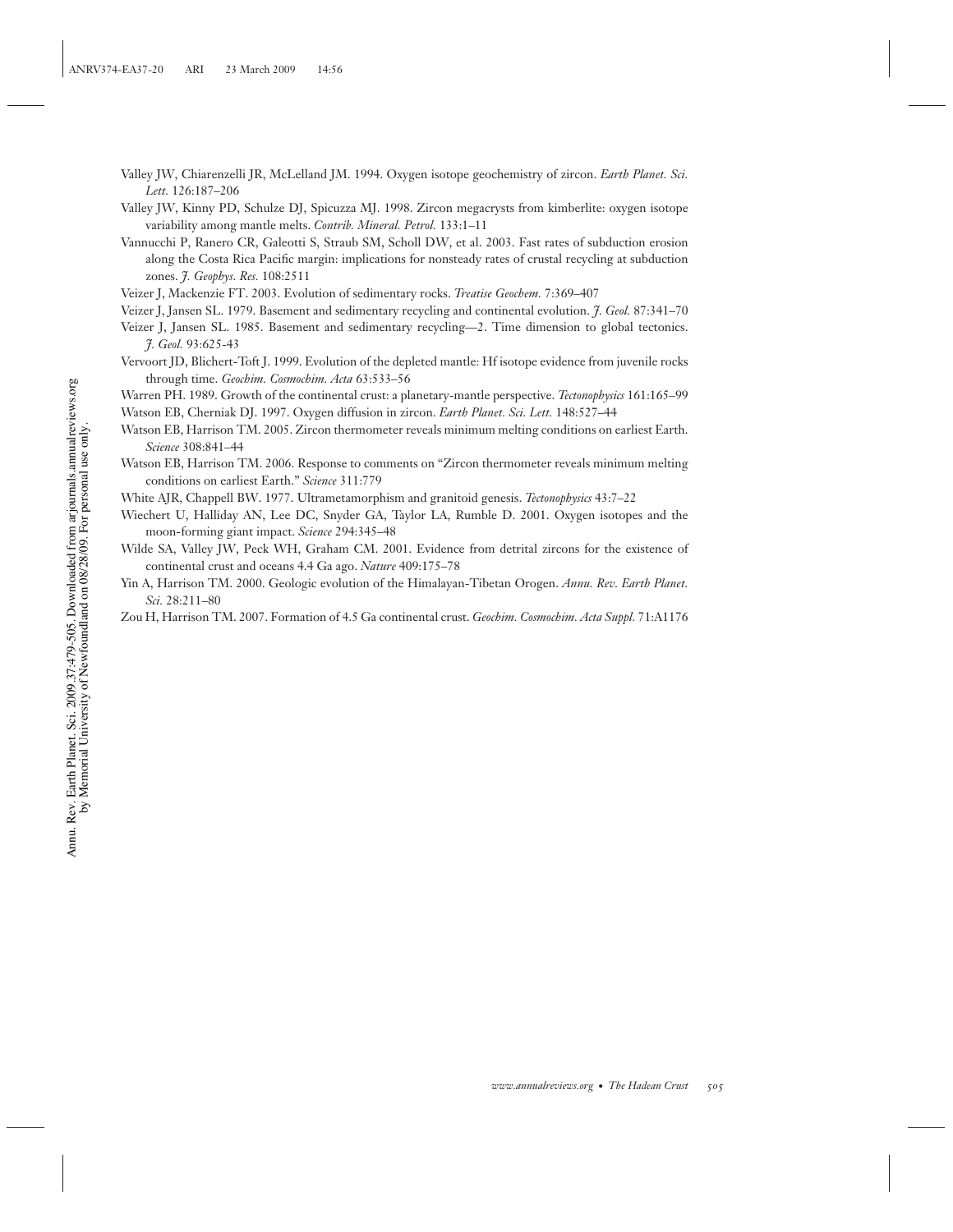# $\overline{R}$

**Annual Review of Earth and Planetary Sciences**

# Contents

| Volume 37, 2009 |  |  |
|-----------------|--|--|
|-----------------|--|--|

| Where Are You From? Why Are You Here? An African Perspective<br>on Global Warming                                                                                                             |  |
|-----------------------------------------------------------------------------------------------------------------------------------------------------------------------------------------------|--|
| Stagnant Slab: A Review<br>Yoshio Fukao, Masayuki Obayashi, Tomoeki Nakakuki,                                                                                                                 |  |
| Radiocarbon and Soil Carbon Dynamics                                                                                                                                                          |  |
| Evolution of the Genus Homo                                                                                                                                                                   |  |
| Feedbacks, Timescales, and Seeing Red                                                                                                                                                         |  |
| Atmospheric Lifetime of Fossil Fuel Carbon Dioxide<br>David Archer, Michael Eby, Victor Brovkin, Andy Ridgwell, Long Cao,<br>Uwe Mikolajewicz, Ken Caldeira, Katsumi Matsumoto, Guy Munhoven, |  |
| Evolution of Life Cycles in Early Amphibians                                                                                                                                                  |  |
| The Fin to Limb Transition: New Data, Interpretations, and<br>Hypotheses from Paleontology and Developmental Biology                                                                          |  |
| Mammalian Response to Cenozoic Climatic Change                                                                                                                                                |  |
| Forensic Seismology and the Comprehensive Nuclear-Test-Ban Treaty                                                                                                                             |  |
| How the Continents Deform: The Evidence from Tectonic Geodesy                                                                                                                                 |  |
| The Tropics in Paleoclimate                                                                                                                                                                   |  |